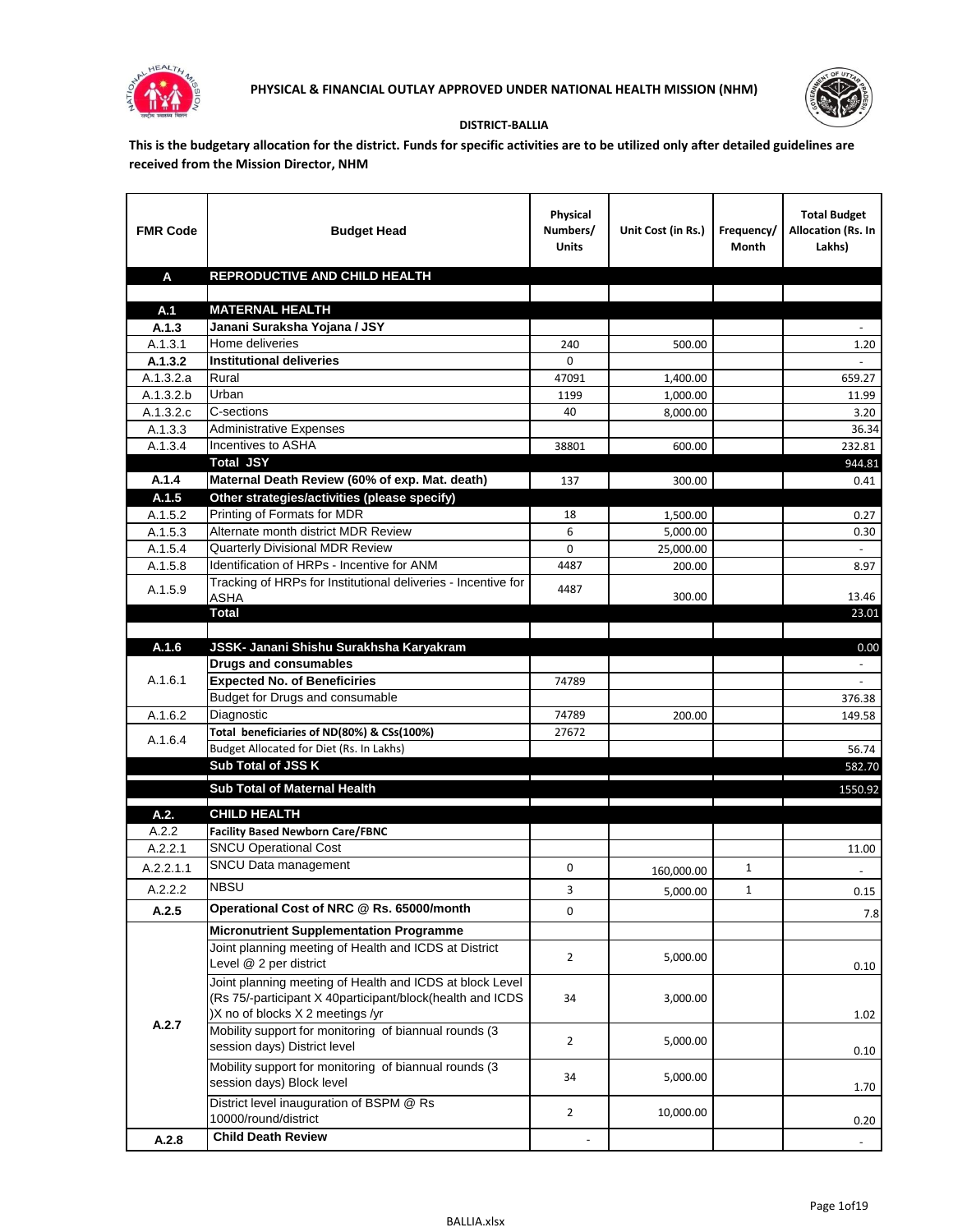| <b>FMR Code</b> | <b>Budget Head</b>                                                                                                                            | Physical<br>Numbers/<br><b>Units</b> | Unit Cost (in Rs.) | Frequency/<br><b>Month</b> | <b>Total Budget</b><br>Allocation (Rs. In<br>Lakhs) |
|-----------------|-----------------------------------------------------------------------------------------------------------------------------------------------|--------------------------------------|--------------------|----------------------------|-----------------------------------------------------|
|                 | <b>Sub-total Child Health</b>                                                                                                                 |                                      |                    |                            | 22.07                                               |
|                 |                                                                                                                                               |                                      |                    |                            |                                                     |
| A.3             | <b>FAMILY PLANNING</b>                                                                                                                        |                                      |                    |                            |                                                     |
| A.3.1           | <b>Terminal/Limiting Methods</b>                                                                                                              |                                      |                    |                            |                                                     |
| A.3.1.1         | Female sterilization camps @ Rs. 3500/camp                                                                                                    | 94                                   | 3,500.00           |                            | 3.29                                                |
| A.3.1.2         | NSV camps @ Rs. 3500/camp<br>Budget for Female Interval Sterilization Compensation                                                            | $\overline{2}$                       | 3,500.00           |                            | 0.07                                                |
| A.3.1.3         | @ Rs.2000/-Per Case in Public Sector-(In Rs.)                                                                                                 | 2360                                 | 2,000.00           |                            | 47.20                                               |
|                 | <b>Budget for Post Partum Female Sterilization</b><br>Compensation @ Rs.3000/-Per Case in Public Sector-(In<br>$Rs.$ )                        | 40                                   | 3,000.00           |                            | 1.20                                                |
| A.3.1.4         | Budget for Male Sterilization Compensation @ Rs.2700/-<br>Per Case in Public Sector -(In Rs.)                                                 | 30                                   | 2,700.00           |                            | 0.81                                                |
| A.3.2           | <b>Spacing Methods</b>                                                                                                                        |                                      |                    |                            |                                                     |
| A.3.2.2         | Total Budget Allocated for Compensation for IUCD<br>insertion at health facilities (including fixed day services at<br>SHC and PHC) @ Rs 20/- | 15293                                | 20.00              |                            | 3.06                                                |
| A.3.2.3         | PPIUCD services (Incentive to provider @Rs 150 per<br>PPIUCD insertion)                                                                       | 1200                                 | 150.00             |                            | 1.80                                                |
| A.3.2.5         | Orientation/Review of ASHA/ANM/AWW for scheme<br>for HDC, ESB, PTK                                                                            |                                      |                    |                            |                                                     |
|                 | <b>District level</b>                                                                                                                         | $\mathbf{1}$                         | 10,000.00          | $\mathbf{1}$               | 0.10                                                |
|                 | <b>Block level Quarterly</b>                                                                                                                  | 17                                   | 10,000.00          | 4                          | 6.80                                                |
| A.3.2.6         | Dissemination of FP manuals and guidelines                                                                                                    | $\mathbf{1}$                         | 20,000.00          | $\mathbf{1}$               | 0.20                                                |
| A.3.3           | Budget for POL for Mobility to Surgeons team for FDS<br>Camps @ Rs.1000/ camp                                                                 | 94                                   | 1,000.00           |                            | 0.94                                                |
| A.3.5.1         | Orientaion workshop, QAC meeting at distirct level-<br>Quarterly                                                                              | $\mathbf{1}$                         | 2,000.00           | 4                          | 0.08                                                |
| A.3.5.2         | FP Review Meeting at Divisional level-Quarterly                                                                                               | 0                                    | 20,000.00          | 4                          |                                                     |
| A.3.5.3         | Performance reward                                                                                                                            | $\mathbf{1}$                         | 50,000.00          |                            | 0.50                                                |
| A.3.5.4         | World Population Day' celebration (such as mobility,<br>IEC activities etc.):                                                                 |                                      |                    |                            |                                                     |
|                 | District level                                                                                                                                | $\mathbf{1}$                         | 100,000.00         |                            | 1.00                                                |
|                 | <b>Block Level</b>                                                                                                                            | 17                                   | 10.000.00          |                            | 1.70                                                |
| A.3.5.5         | Other strategies/activities (such as strengthening<br>fixed day services for IUCD & Sterilisation, etc.)                                      |                                      |                    |                            |                                                     |
|                 | Printing of FP Manuals, Guidelines, etc.                                                                                                      | 0                                    |                    |                            |                                                     |
|                 | Sterilization Register @ Rs.150/Register                                                                                                      | 10                                   | 150.00             |                            | 0.02                                                |
|                 | IUCD Register @ Rs.150/- Register                                                                                                             | 292                                  | 150.00             |                            | 0.44                                                |
|                 | PPIUCD Registers @ Rs.150/-Register                                                                                                           | 17                                   | 150.00             |                            | 0.03                                                |
| A.3.5.5.1       | Injectable Registers @ Rs.150/Register                                                                                                        | 23                                   | 150.00             |                            | 0.03                                                |
|                 | Counseling Register @ Rs.150/-Register (3 per<br>Counselor)<br>Consent Form , Medical Record CheckIklist, Posoot                              | 6                                    | 150.00             |                            | 0.01                                                |
|                 | Operatiive Instructionn Card, Ssterilization Certificate for<br>Sterilization@ Rs 5/-Unit                                                     | 13268                                | 5.00               |                            | 0.66                                                |
|                 | Enhance Contribution of PRIs and Family members of<br>eligible couples in 75 districts with high unmet need<br>and TFR                        |                                      |                    |                            |                                                     |
| A.3.5.5.2       | District Level NSV Satisfied Client Meet @Rs.20000/-<br>District                                                                              | 0                                    | 20,000.00          |                            |                                                     |
|                 | Block Level Panch Sarpanch Sammellan @Rs.10000/-<br><b>Block</b>                                                                              | 0                                    | 10,000.00          |                            |                                                     |
| A.3.5.5.3       | RMNCHA Counsellling Corners @ Rs.35,000/-                                                                                                     | 0                                    | 35,000.00          |                            |                                                     |
|                 | <b>World NSV Week</b>                                                                                                                         |                                      |                    |                            |                                                     |
| A.3.5.5.6       | <b>District level</b>                                                                                                                         | $\mathbf{1}$                         | 25,000.00          |                            | 0.25                                                |
|                 | <b>Block level</b>                                                                                                                            | 17                                   | 10,000.00          |                            | 1.70                                                |
|                 | Govt. COT at Divisions level for FP Services                                                                                                  |                                      |                    |                            |                                                     |
|                 | Divisional Govt. COT @ Rs.50000/month for 12 month                                                                                            | $\mathsf{O}\xspace$                  | 5,000.00           | 12                         |                                                     |
|                 |                                                                                                                                               |                                      |                    |                            |                                                     |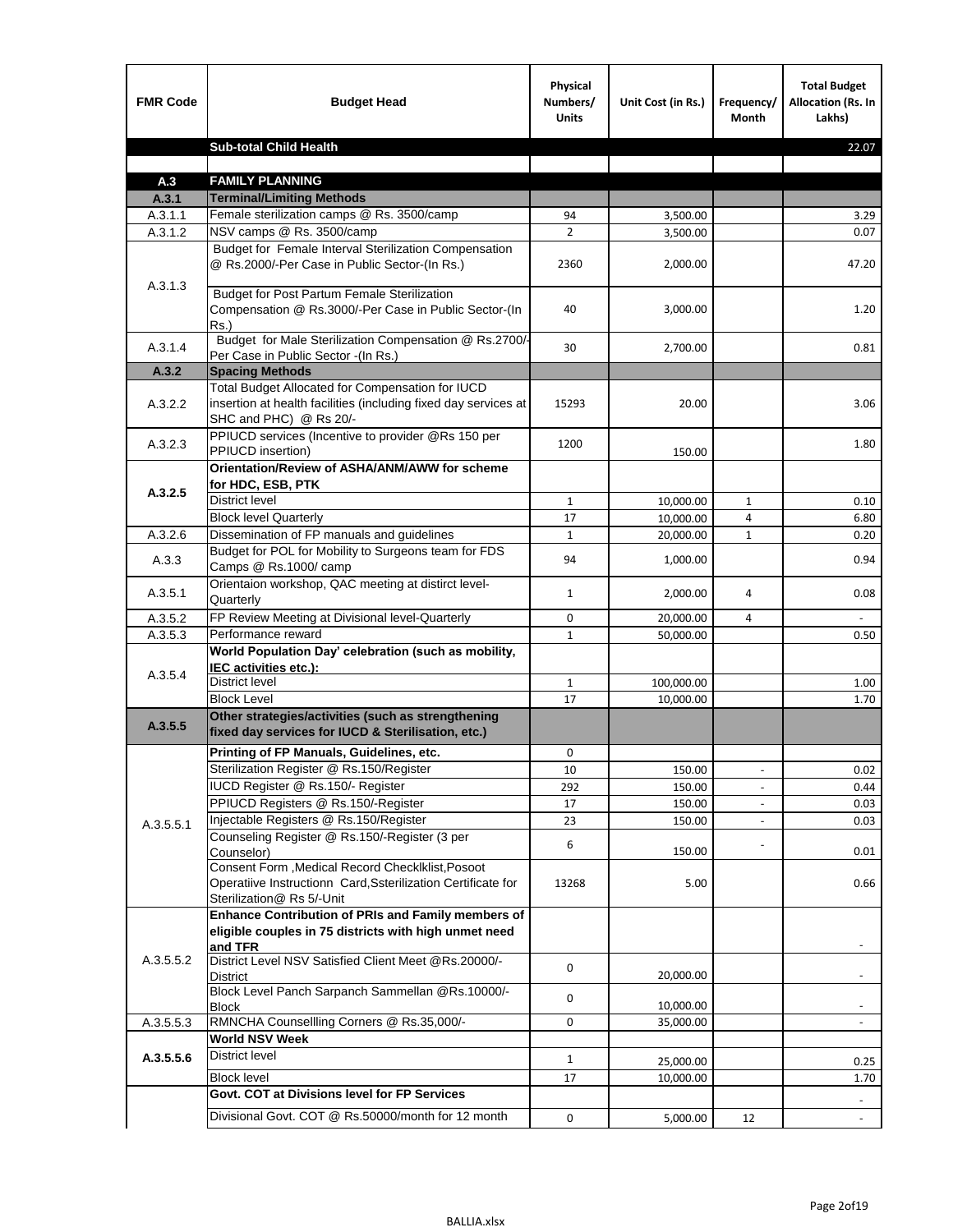| <b>FMR Code</b> | <b>Budget Head</b>                                                                                                                                                           | Physical<br>Numbers/<br><b>Units</b> | Unit Cost (in Rs.) | Frequency/<br>Month | <b>Total Budget</b><br>Allocation (Rs. In<br>Lakhs) |
|-----------------|------------------------------------------------------------------------------------------------------------------------------------------------------------------------------|--------------------------------------|--------------------|---------------------|-----------------------------------------------------|
| A.3.5.5.8       | Exra Incentive for Female Interval Sterilization in Public<br>Sector.-(20% of 80% ELA) @ Rs. 130 per case                                                                    | 472                                  | 130.00             |                     | 0.61                                                |
|                 | Extra Incentive for Male Sterilization in Public Sector-<br>(40% ELA) @ Rs. 155 per case                                                                                     | 12                                   | 155.00             |                     | 0.02                                                |
|                 | <b>Sub-total Family Planning</b>                                                                                                                                             |                                      |                    |                     | 72.52                                               |
|                 | ADOLESCENT HEALTH / RKSK (Rashtriya Kishore                                                                                                                                  |                                      |                    |                     |                                                     |
| A.4             | Swasthya Karyakram)                                                                                                                                                          |                                      |                    |                     |                                                     |
| A.4.1           | <b>Facility based services</b>                                                                                                                                               |                                      |                    |                     |                                                     |
| A.4.1.1         | Orientation meetings-HPD Districts                                                                                                                                           | $\Omega$                             | 9000               | $\mathbf{1}$        |                                                     |
|                 | Review meetings at District level-Quarterly                                                                                                                                  | 1                                    | 5000               | 4                   | 0.20                                                |
| A.4.1.2         | Establishment of new clinics at DH/Medical college level                                                                                                                     | 0                                    | 50,000.00          |                     | $\sim$                                              |
|                 | Operating expenses for existing clinics                                                                                                                                      | 0                                    |                    |                     |                                                     |
|                 | DH & MC level Existing AFHS clinics                                                                                                                                          | $\overline{2}$                       | 600.00             | 12                  | 0.14                                                |
| A.4.1.4         | DH & MC level AFHS clinics (New)                                                                                                                                             | 0                                    | 600.00             | 6                   | $\overline{\phantom{a}}$                            |
|                 | CHC level Existing AFHS clinics                                                                                                                                              | 0                                    | 400.00             | 12                  | $\overline{\phantom{a}}$                            |
|                 | PHC level existing AFHS clinics                                                                                                                                              | $\Omega$                             | 200.00             | 12                  | $\sim$                                              |
| A.4.1.5         | Mobility support for AH counsellors at MC/DH level AH<br>Clinic at @ Rs 1000 per month for 06 month                                                                          | 2                                    | 1,000.00           | 6                   | 0.12                                                |
|                 | Mobility support for Exsiting AH counsellors at CHC level<br>AH Clinic at @ Rs 1000 per month for 06 month                                                                   | 0                                    | 1,000.00           | 6                   | $\blacksquare$                                      |
| A.4.5.7         | <b>WIFS Register</b>                                                                                                                                                         | 7658                                 | 100.00             |                     | 7.66                                                |
| A.4.5.8         | <b>NIPI Register</b>                                                                                                                                                         | 10270                                | 100.00             |                     | 10.27                                               |
| A.4.5.9         | <b>WIFS Reporting Formats</b>                                                                                                                                                | 142848                               | 0.50               |                     | 0.71                                                |
|                 | <b>Sub-total Adolescent Health</b>                                                                                                                                           |                                      |                    |                     | 19.11                                               |
|                 |                                                                                                                                                                              |                                      |                    |                     |                                                     |
| A.5             | <b>RBSK</b>                                                                                                                                                                  |                                      |                    |                     |                                                     |
| A.5.1           | <b>Operational Cost of RBSK (Mobility support, DEIC etc)</b>                                                                                                                 |                                      |                    |                     |                                                     |
| A.5.1.2         | Prepare detailed operational plan for RBSK across<br>districts (cost of plan/convergence/monitoring<br>meetings should be kept seperately)                                   |                                      |                    |                     |                                                     |
|                 | One meeting @ Rs. 500 per block for microplan                                                                                                                                | 17                                   | 500.00             |                     | 0.09                                                |
|                 | One orientation meeting for RBSK software                                                                                                                                    | 17                                   | 90.00              |                     | 0.02                                                |
| A.5.1.3         | Mobility support for Mobile health team                                                                                                                                      | 34                                   | 30,000.00          | 12                  | 122.40                                              |
| A.5.1.4         | Operational cost of DEIC                                                                                                                                                     |                                      |                    |                     | 0                                                   |
| A.5.1.5         | New born screening- Inborn error of metabolism (please<br>give details per unit cost of screening, number of children<br>to be screened and the delivery points Add details) |                                      |                    |                     | 0                                                   |
| A.5.1.7         | Spectacle for children                                                                                                                                                       | 2061                                 | 275.00             |                     | 5.67                                                |
| A.5.1.10        | Monitoring Meeting at District level                                                                                                                                         | $\mathbf{1}$                         | 5,000.00           | 3                   | 0.15                                                |
|                 |                                                                                                                                                                              |                                      |                    |                     |                                                     |
|                 | <b>Sub-total RBSK</b>                                                                                                                                                        |                                      |                    |                     | 128.32                                              |
| A.7             | <b>PNDT Activities</b>                                                                                                                                                       |                                      |                    |                     |                                                     |
|                 | <b>Support to PNDT cell</b>                                                                                                                                                  |                                      |                    |                     |                                                     |
|                 | Honorarium of Divisional Level Data Assistant @ Rs.<br>18743 per month for 12 months                                                                                         | 0                                    | 18,743.00          | 12                  |                                                     |
| A.7.1           | Honorarium of District Level Data Assistant @<br>Rs.                                                                                                                         | $\mathbf{1}$                         | 11,025.00          | 12                  |                                                     |
|                 | 11025 per month for 12 months<br>Contingency at Divisional level for PCPNDT Cell                                                                                             | 0                                    | 10,000.00          | $\mathbf{1}$        | 1.32                                                |
|                 | Contingency at District level for PCPNDT Cell                                                                                                                                | $\mathbf{1}$                         | 5,000.00           | $\mathbf{1}$        | 0.05                                                |
| A.7.2.2         | Visit of Divisional level Inspection Committee (Including<br>TA/DA)                                                                                                          | 0                                    | 10,000.00          | $\mathbf{1}$        |                                                     |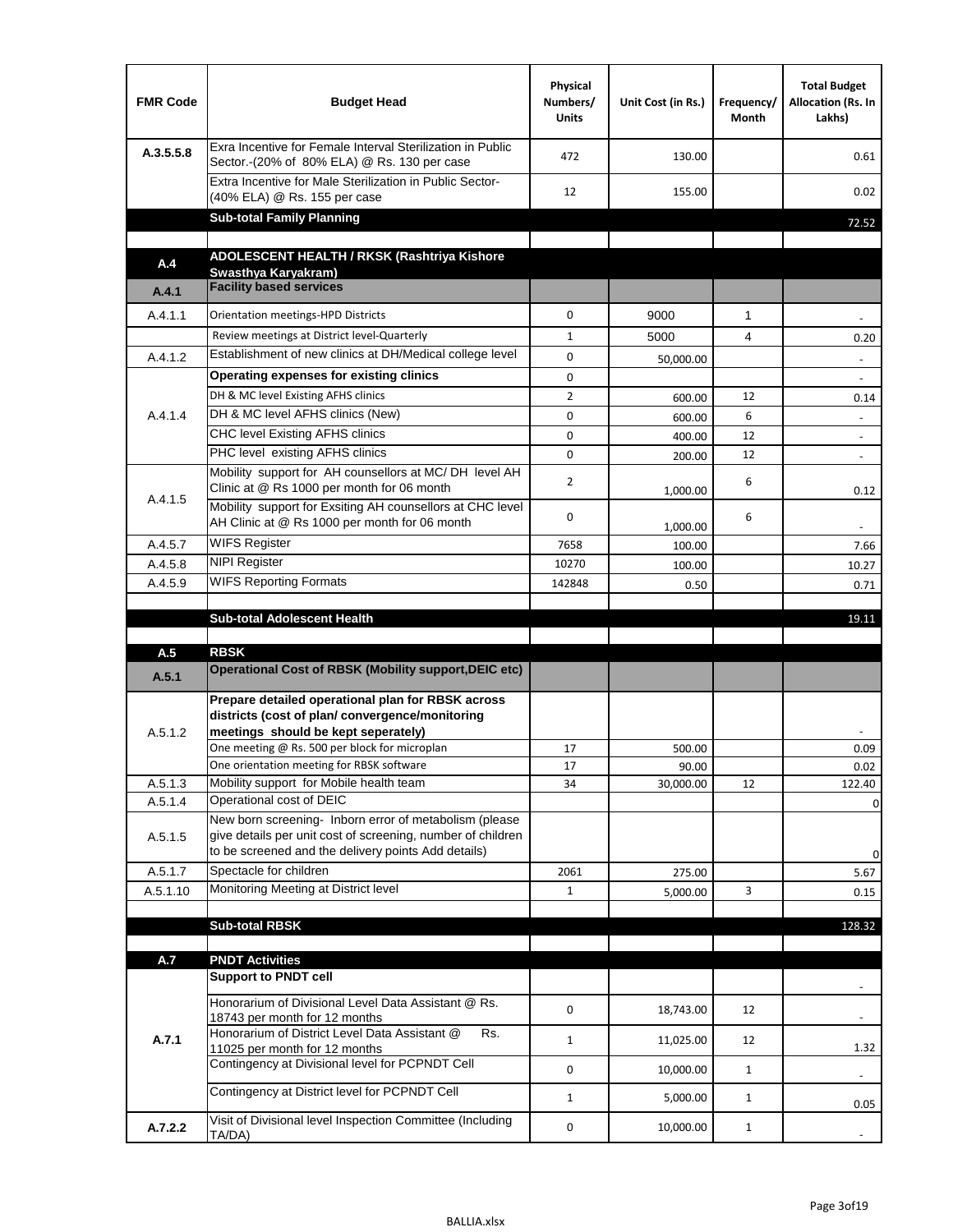| <b>FMR Code</b>      | <b>Budget Head</b>                                                                                                                              | Physical<br>Numbers/<br><b>Units</b> | Unit Cost (in Rs.)     | Frequency/<br><b>Month</b> | <b>Total Budget</b><br><b>Allocation (Rs. In</b><br>Lakhs) |
|----------------------|-------------------------------------------------------------------------------------------------------------------------------------------------|--------------------------------------|------------------------|----------------------------|------------------------------------------------------------|
| A.7.2.5              | Orientation of Member of District advisory Committee at<br><b>Divisional Level</b>                                                              | $\Omega$                             | 200,000.00             | $\mathbf{1}$               | $\blacksquare$                                             |
| A.7.2.9              | Capacity building of DGCS, CJM, District officers, Nodal<br>Officers, Ultrasound Owners, ASHA and AWWs<br>workshop at Districts and Block level |                                      |                        |                            |                                                            |
|                      | <b>District level</b>                                                                                                                           | $\mathbf{1}$                         | 10,000.00              | 1                          | 0.10                                                       |
|                      | <b>Block level</b>                                                                                                                              | 17                                   | 5,000.00               | $\mathbf{1}$               | 0.85                                                       |
|                      | <b>Sub-total PNDT activities</b>                                                                                                                |                                      |                        |                            | 2.32                                                       |
|                      |                                                                                                                                                 |                                      |                        |                            |                                                            |
| A.8                  | <b>Human Resources</b>                                                                                                                          |                                      |                        |                            |                                                            |
| A.8.1                | <b>Contractual Staff &amp; Services</b>                                                                                                         |                                      |                        |                            |                                                            |
| A.8.1.1<br>A.8.1.1.1 | <b>ANMs, Supervisory Nurses, LHVs</b><br><b>ANMs</b>                                                                                            |                                      |                        |                            |                                                            |
|                      | Honorarium of ANMs (New)                                                                                                                        | 0                                    |                        | 6                          | $\overline{\phantom{a}}$                                   |
| A.8.1.1.1.a          | Honorarium of ANMs (Existing)                                                                                                                   | $\overline{2}$                       | 11,550.00<br>11,550.00 | 12                         | 2.77                                                       |
|                      | Honorarium of ANMs (New)                                                                                                                        | 124                                  | 11,550.00              | 6                          | 85.93                                                      |
| A.8.1.1.1.f          | Honorarium of ANMs (Existing)                                                                                                                   | 40                                   | 11,550.00              | 12                         | 55.44                                                      |
| A.8.1.1.2            | <b>Staff Nurses</b>                                                                                                                             |                                      |                        |                            |                                                            |
| A.8.1.1.2.a          | <b>DH</b>                                                                                                                                       |                                      |                        |                            | $\blacksquare$                                             |
|                      | Honorarium of SNs (New)                                                                                                                         | 0                                    | 19,060.00              | 6                          |                                                            |
| A.8.1.1.2.b          | Honorarium of SNs (Existing)                                                                                                                    | 52                                   | 19,060.00              | 12                         | 118.93                                                     |
|                      | <b>Staff Nurse-NRC</b>                                                                                                                          |                                      |                        |                            | $\Box$                                                     |
|                      | Old, SNs @19060/Month for 12 months                                                                                                             | 0                                    | 19,060.00              | 12                         | $\overline{\phantom{a}}$                                   |
|                      | New, SNs @18150 per Month                                                                                                                       | 4                                    | 18,150.00              | 6                          | 4.36                                                       |
|                      | <b>Staff Nurse-SNCU</b>                                                                                                                         |                                      |                        |                            |                                                            |
| A.8.1.1.2.f          | Exiting Staff Nurse Honorarium @ Rs.19060/- p.m. for 12<br>months                                                                               | $\Omega$                             | 19,060.00              | 12                         | -                                                          |
|                      | New Staff Nurse Honorarium @ Rs.18150/- p.m. for 6 months                                                                                       | 8                                    | 18,150.00              | 6                          | 8.71                                                       |
|                      | <b>Staff Nurse-NBSU</b>                                                                                                                         |                                      |                        |                            |                                                            |
|                      | Staff Nurse Honorarium @ Rs.18150/- p.m. (For 6 Months)                                                                                         | 9                                    | 18,150.00              | 12                         | 19.60                                                      |
|                      | Human Resource Pediatric Intencive Care unit (PICU)                                                                                             |                                      |                        |                            |                                                            |
| A.8.1.1.2.g          | Staff Nurses Honorarium @ Rs. 18,150 per months for 12<br>months                                                                                | 0                                    | 18,150.00              | 12                         |                                                            |
| A.8.1.2.1            | <b>Laboratory Technicians</b>                                                                                                                   |                                      |                        |                            |                                                            |
| A.8.1.2.1.a          | Honorarium of Laboratory Technician                                                                                                             |                                      |                        |                            |                                                            |
| A.8.1.3              | <b>Specialists</b>                                                                                                                              |                                      |                        |                            |                                                            |
| A.8.1.3.1.b          | Honorarium of Contractual Gynaecologists/Surgeons                                                                                               | $\mathbf 0$                          | 80,000.00              | 12                         |                                                            |
| A.8.1.3.3            | Anesthetists                                                                                                                                    |                                      |                        |                            |                                                            |
| A.8.1.3.3.b          | Honorarium of Contractual Anesthetists                                                                                                          | $\mathbf{1}$                         | 80,000.00              | 12                         | 9.60                                                       |
| A.8.1.3.5            | Specialists for CH (Pediatrician etc) in SNCU, NBSU, NRC                                                                                        |                                      |                        |                            |                                                            |
|                      | Existing @ 78650/month for 12 Months                                                                                                            | 0                                    | 78,650.00              | 12                         | $\blacksquare$                                             |
| A.8.1.3.5.d          | New Peadiatrician Honorarium @ Rs.71500/- p.m. for 6<br>months                                                                                  | 3                                    | 71,500.00              | 6                          | 12.87                                                      |
| A.8.1.3.7            | Dental surgeons and dentists                                                                                                                    |                                      |                        |                            |                                                            |
| A.8.1.3.7.a          | Honorarium of Dental Surgen                                                                                                                     |                                      |                        |                            | 20.11                                                      |
| A.8.1.5              | <b>Medical Officers</b>                                                                                                                         |                                      |                        |                            |                                                            |
| A.8.1.5.2            | Honorarium of Medical Officers (New)                                                                                                            | $\overline{7}$                       | 41,580.00              | $\overline{2}$             | 5.82                                                       |
|                      | Honorarium of Medical Officers (Existing)                                                                                                       | $\overline{2}$                       | 41,580.00              | 12                         | 9.98                                                       |
|                      | MOs for SNCU/ NBSU/NRC etc                                                                                                                      |                                      |                        |                            |                                                            |
| A.8.1.5.6            | Old, MO @41580 per Month                                                                                                                        | 0                                    | 41,580.00              | 12                         | L.                                                         |
|                      | New, Mo@39600 Per Month                                                                                                                         | $\mathbf{1}$                         | 39,600.00              | 6                          | 2.38                                                       |
|                      | Human Resource Pediatric Intencive Care unit (PICU)                                                                                             |                                      |                        |                            |                                                            |
|                      | Existing, MO Honorarium @ Rs/41580/ Month for 12 Months                                                                                         | $\mathbf 0$                          | 41,580.00              | 12                         |                                                            |
| A.8.1.5.7            | New, MO Honorarium @ Rs. 39600 / Month for 6 Months                                                                                             | 0                                    | 39,600.00              | 6                          |                                                            |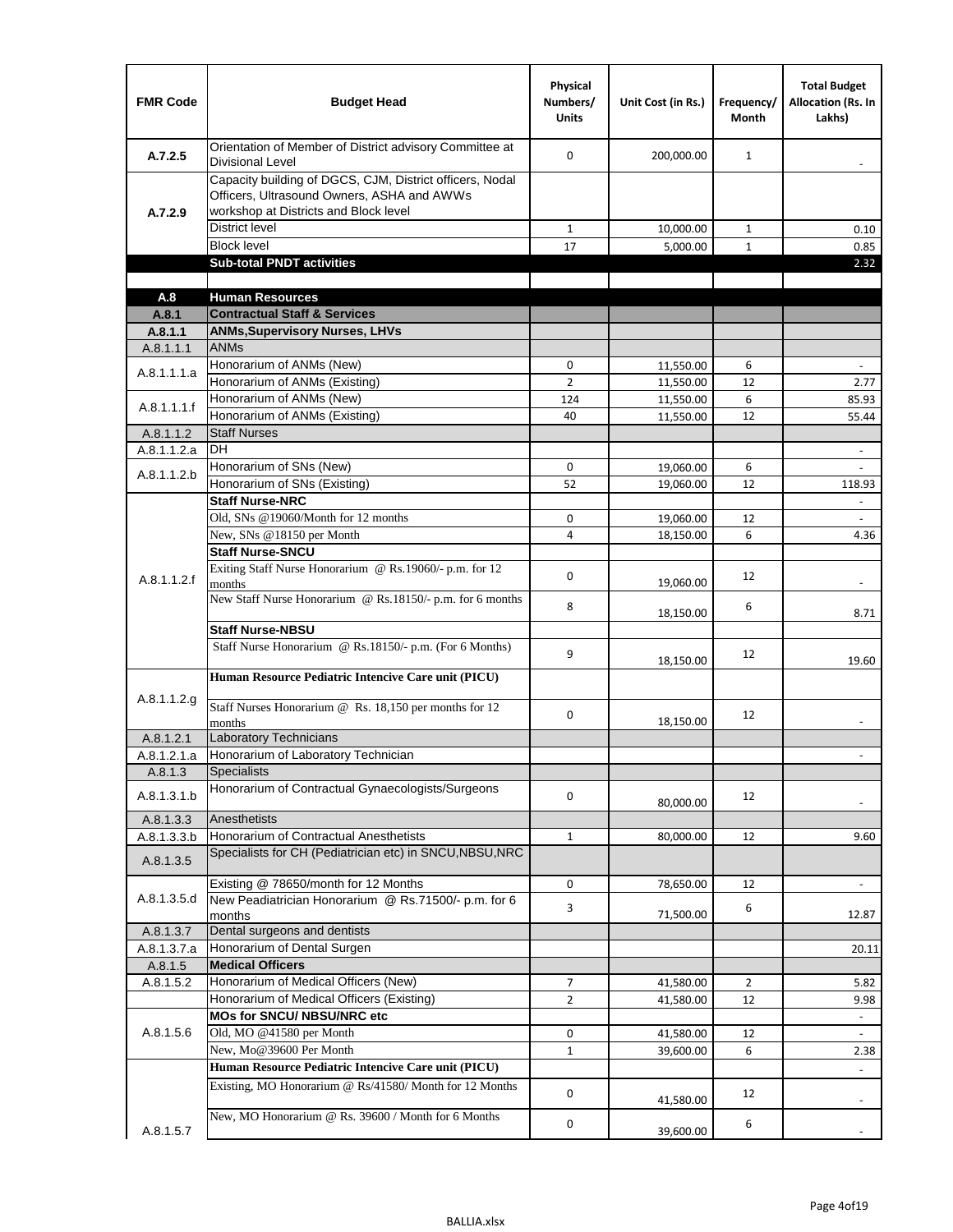| <b>FMR Code</b> | <b>Budget Head</b>                                                               | Physical<br>Numbers/<br><b>Units</b> | Unit Cost (in Rs.) | Frequency/<br>Month | <b>Total Budget</b><br>Allocation (Rs. In<br>Lakhs) |
|-----------------|----------------------------------------------------------------------------------|--------------------------------------|--------------------|---------------------|-----------------------------------------------------|
|                 | Medical Officer/Training Coordinator, Honorarium at                              |                                      |                    |                     |                                                     |
|                 | <b>Medical College</b><br>Old, Trg. Coord. @41580/month for 12 Month             | 0                                    | 41,580.00          | 12                  |                                                     |
|                 | New, Trg. Coord.@39600/month for 6 Month                                         | $\Omega$                             | 39,600.00          | 6                   |                                                     |
| A.8.1.7.2       | Honorarium of X-Ray Technician for 12 months                                     |                                      |                    |                     |                                                     |
| A.8.1.7.4       | RBSK teams (Exclusive mobile health team & DEIC                                  |                                      |                    |                     |                                                     |
|                 | Staff)<br><b>MOs- AYUSH/MBBS</b>                                                 |                                      |                    |                     |                                                     |
|                 | Honoraria Existing MBBS                                                          | 8                                    | 41,675.00          | 12                  | 40.01                                               |
|                 | Honoraria New MBBS                                                               | 0                                    | 37,800.00          | 6                   | $\blacksquare$                                      |
| A.8.1.7.4.1     | Honoraria - BDS                                                                  | $\mathbf 0$                          | 40,516.00          | 12                  |                                                     |
|                 | Honoraria - AYUSH (Existing)                                                     | 53                                   | 27,783.00          | 12                  | 176.70                                              |
|                 | Honoraria - AYUSH recruited upto March 16                                        | $\overline{7}$                       | 26,460.00          | 12                  | 22.23                                               |
|                 | Honoraria - AYUSH New                                                            | $\mathbf 0$                          | 25,200.00          | 6                   |                                                     |
|                 | <b>Staff Nurse</b>                                                               | $\mathbf 0$                          |                    |                     | $\omega$                                            |
|                 | Honoraria - Staff Nurse                                                          | 8                                    | 19,100.00          | 12                  | 18.34                                               |
| A.8.1.7.4.2     | ANM                                                                              |                                      |                    |                     |                                                     |
|                 | Honoraria - ANMs (Existing)                                                      | 26                                   | 11,576.00          | 12                  | 36.12                                               |
|                 | Honoraria - ANM (Recruited upto March 16)                                        | $\mathbf 0$                          | 11,025.00          | 12                  |                                                     |
|                 | Honoraria - ANM (New)                                                            | $\mathbf 0$                          | 10,500.00          | 6                   | $\blacksquare$                                      |
|                 | <b>Paramedical</b><br>Honoraria - Paramedical                                    | $\mathbf 0$                          |                    |                     | $\overline{\phantom{a}}$                            |
|                 | <b>Pharmacists</b>                                                               | 0<br>$\mathbf 0$                     | 13,753.00          | 12                  | $\blacksquare$                                      |
| A.8.1.7.4.3     | Honoraria - Pharmacist (Existing)                                                | $\mathbf 0$                          | 14,884.00          | 12                  |                                                     |
|                 | Honoraria - Pharmacist (Recruited upto March 16)                                 | 34                                   | 14,175.00          | 12                  | 57.83                                               |
|                 | Honoraria - Pharmacist (New)                                                     | $\mathbf 0$                          | 13,500.00          | 6                   | $\omega$                                            |
|                 | Sub Total RBSK mobile teams                                                      | $\Omega$                             |                    |                     | $\overline{\phantom{a}}$                            |
| A.8.1.7.5       | <b>Others</b>                                                                    |                                      |                    |                     |                                                     |
| A.8.1.7.5.1     | Honorarium of RMNCH/FP Counselors @ Rs.10760/- for                               | $\overline{2}$                       | 10,760.00          | 12                  | 2.58                                                |
|                 | 12 months<br><b>Adolescent Health counselors</b>                                 |                                      |                    |                     | $\blacksquare$                                      |
|                 | AH counselors at DH level (1st & 2nd phase)                                      | 2                                    | 13,891.00          | 12                  | 3.33                                                |
| A.8.1.7.5.2     | AH counselors DH level of 3nd phase                                              | $\mathbf 0$                          | 13,230.00          | 12                  | $\overline{\phantom{a}}$                            |
|                 | AH counselors at DH/MC level (New)                                               | 0                                    | 12,600.00          | 12                  | $\overline{\phantom{a}}$                            |
|                 | AH counsellors at CHC level                                                      | $\mathbf 0$                          | 13,230.00          | 6                   | $\blacksquare$                                      |
|                 | <b>Nutriionist</b>                                                               | $\mathbf 0$                          |                    |                     | $\overline{\phantom{a}}$                            |
| A.8.1.7.5.4     | Old, Nutrist. @17325 per Month for 12 months                                     | $\mathbf 0$                          | 17,325.00          | 12                  |                                                     |
|                 | New, Nutrist. @16500 per Month for 6 months                                      | 1                                    | 16,500.00          | 6                   | 0.99                                                |
|                 | <b>HR for Cold Chain</b>                                                         | 0                                    |                    |                     |                                                     |
|                 | Hononarium of Cold Chain Handlers at Division level                              | 0                                    | 11,430.00          | 12                  |                                                     |
|                 | Hononarium of Cold Chain Handlers at District level                              | 1                                    | 11,430.00          | 12                  | 1.37                                                |
|                 | Hononarium of Technician (Refeigator Machenic) at                                | 0                                    | 19,060.00          | 12                  |                                                     |
|                 | <b>Division level</b>                                                            |                                      |                    |                     | $\overline{\phantom{a}}$                            |
| A.8.1.7.7       | Technician (Refeigator Machenic) at District level                               | 0                                    | 19,060.00          | 12                  | $\overline{\phantom{a}}$                            |
|                 | Honararium of Vaccince Strore Keeper at Division level                           | $\mathbf 0$                          | 25,410.00          | 12                  | $\overline{\phantom{a}}$                            |
|                 | Honararium of Vaccince Van Driver at Division level                              | 0                                    | 19,060.00          | 12                  | $\blacksquare$                                      |
|                 | <b>HR for Blood Bank Storage/Unit</b>                                            |                                      |                    |                     |                                                     |
|                 | Man Power Support at 89 Blood Banks                                              |                                      |                    |                     | 21.25                                               |
|                 | Man Power Support at 118 Blood Storage Centre                                    |                                      |                    |                     | 4.80                                                |
|                 | Manpower support of 18 BCTV                                                      |                                      |                    |                     | 0.00                                                |
| A.8.1.7.8       | Staff for Training Institutes/ SIHFW/ Nursing Training                           |                                      |                    |                     | 0                                                   |
|                 | Incentive/ Awards etc. to SN, ANMs etc.                                          |                                      |                    |                     |                                                     |
|                 | SBA Trained ANMs at L1 SCs from 6th delivery every month                         | 0                                    | 300.00             |                     | $\overline{\phantom{a}}$                            |
|                 | SBA Trained ANMs/SNs at APHCs/PHCs starting from 16th                            | 0                                    |                    |                     |                                                     |
| A.8.1.8         | Delivery every month<br>SBA Trained ANMs/SNs at Non FRU CHCs/BPHCs starting from |                                      | 300.00             |                     |                                                     |
|                 | 51st Delivery every month                                                        | 0                                    | 300.00             |                     |                                                     |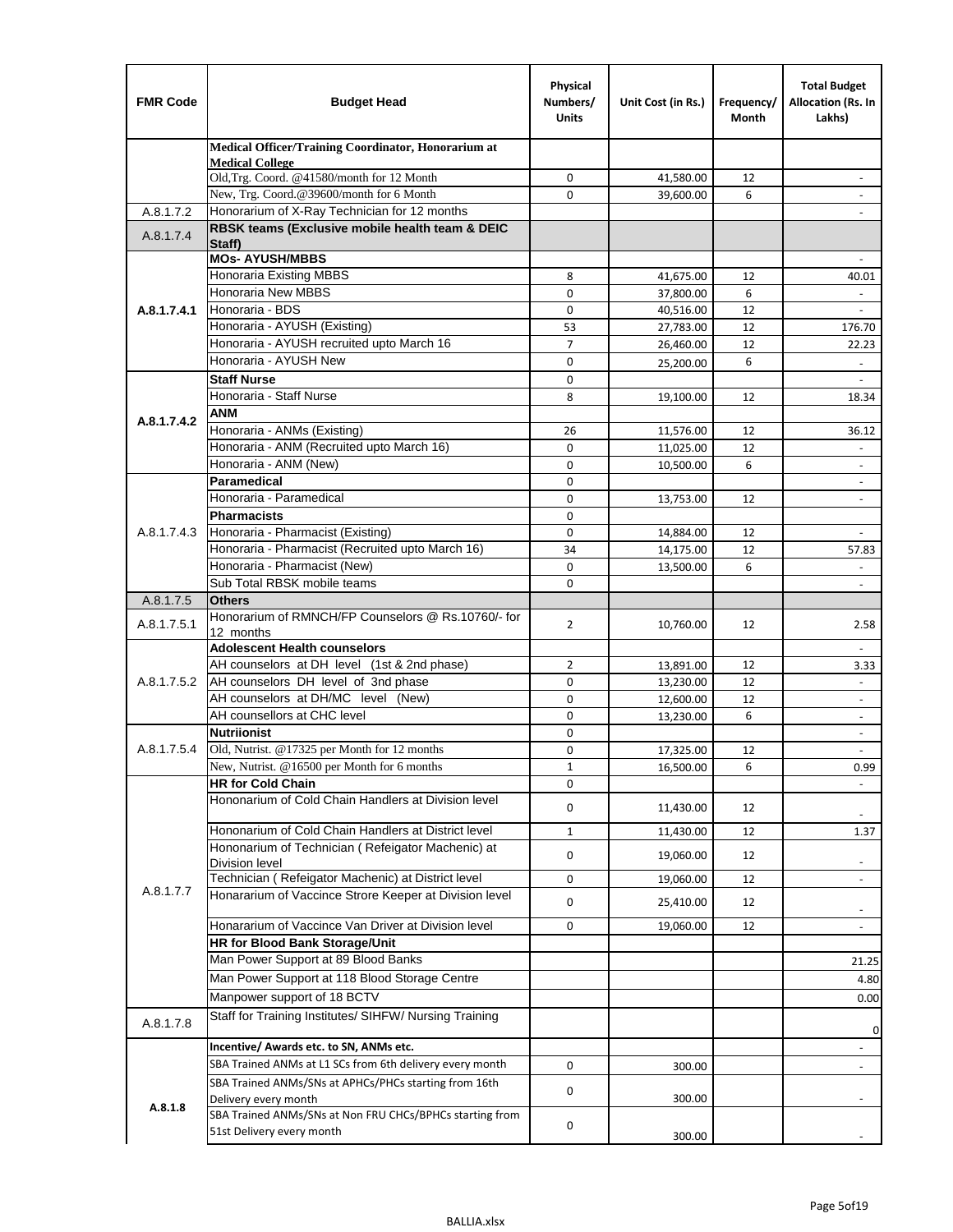| <b>FMR Code</b>      | <b>Budget Head</b>                                                                                      | Physical<br>Numbers/<br><b>Units</b> | Unit Cost (in Rs.) | Frequency/<br>Month | <b>Total Budget</b><br>Allocation (Rs. In<br>Lakhs) |
|----------------------|---------------------------------------------------------------------------------------------------------|--------------------------------------|--------------------|---------------------|-----------------------------------------------------|
|                      | Incentives for EMOC teams at below District level starting from<br>6th CS every month @Rs 3000/CS       | 0                                    | 3,000.00           |                     |                                                     |
| A.8.1.9              | Honorarium of Data Entry Operator at DH                                                                 |                                      |                    |                     | 1.83                                                |
| A.8.1.10             | <b>Other Incentives Schemes (Pl.Specify)</b>                                                            |                                      |                    |                     |                                                     |
| A.8.1.10.1           | Fixed difficult area Incentive                                                                          | 0                                    |                    |                     |                                                     |
| A.8.1.10.2           | FRU Operationalization for Gynae & anaesthetist<br>specialist on call from govt sector for NHPDs & HPDs | 80                                   | 3,000.00           |                     | 2.40                                                |
| A.8.1.10.3           | FRU Operationalization Gynaecologists specialist on call<br>for NHPDs & HPDs                            | 40                                   | 4,500.00           |                     | 1.80                                                |
| A.8.1.10.4           | FRU Operationalization anaesthetist specialist on call for<br>NHPDs & HPDs                              | 80                                   | 3,000.00           |                     | 2.40                                                |
| A.8.1.10.5           | Performance based Incentives to RMNCH+A Counsellors<br>in Family Planning @ Rs.50/ client               | 150                                  | 50.00              |                     | 0.08                                                |
| A.8.1.11             | <b>Support Staff for Health Facilities</b>                                                              |                                      |                    |                     |                                                     |
|                      | <b>HR-NRC</b>                                                                                           |                                      |                    |                     | $\overline{\phantom{m}}$                            |
|                      | Cook                                                                                                    |                                      |                    |                     |                                                     |
|                      | Old, Cook @7500 per Month for 12 months                                                                 | 0                                    | 7,500.00           | 12                  | $\blacksquare$                                      |
|                      | New, Cook @7500 per Month for 6 months<br><b>Care Taker</b>                                             | 1                                    | 7,500.00           | 6                   | 0.45                                                |
|                      | Old, Caretaker @6400 per Month for 12 months                                                            | 0                                    | 6,400.00           | 12                  |                                                     |
|                      | New, Caretaker @6400 per Month for 6 months                                                             | $\mathbf{1}$                         | 6,400.00           | 6                   | 0.38                                                |
|                      | <b>Cleaner</b>                                                                                          |                                      |                    |                     |                                                     |
|                      | Old, Cleaner @6400 per Month for 12 months                                                              | 0                                    | 6,400.00           | 12                  |                                                     |
|                      | New, Cleaner @6400 per Month for 6 months                                                               | 1                                    | 6,400.00           | 6                   | 0.38                                                |
|                      | <b>HR-SNCU</b>                                                                                          |                                      |                    |                     |                                                     |
| A.8.1.11.f           | Cleaner/ Ward Ayah/Security Guard                                                                       |                                      |                    |                     |                                                     |
|                      | Existing CL/WA Honorarium @ Rs. 6400/monty for 12<br>months                                             | 0                                    | 6,400.00           | 12                  |                                                     |
|                      | New CL/WA/SG Honorarium @ Rs. 6400/month for 6<br>month                                                 | 9                                    | 6,400.00           | 6                   | 3.46                                                |
|                      | <b>Data Entry Oprator</b><br>old DEO Honorarium @ Rs.12000/- p.m. for 12 months                         | $\mathbf 0$                          |                    | 12                  |                                                     |
|                      | New DEO Honorarium @ Rs.12000/- p.m. for 6 months                                                       |                                      | 12,000.00          |                     |                                                     |
|                      | Human Resource Pediatric Intencive Care unit (PICU)                                                     | $\mathbf{1}$                         | 12,000.00          | 6                   | 0.72                                                |
|                      | Ward Aaya/Sweeper Honorarium @ Rs. 6400/Month for 6                                                     |                                      |                    |                     |                                                     |
|                      | months                                                                                                  | $\Omega$                             | 6,400.00           | 6                   |                                                     |
|                      | Sub-total HR                                                                                            |                                      |                    |                     | 755.95                                              |
|                      |                                                                                                         |                                      |                    |                     |                                                     |
| A.9                  | <b>TRAINING</b>                                                                                         |                                      |                    |                     |                                                     |
| A.9.1                | Skill lab                                                                                               |                                      |                    |                     |                                                     |
| A.9.1.3              | Training Motivation and follow up visit                                                                 |                                      |                    |                     | 0                                                   |
| A.9.3                | <b>Maternal Health Training</b><br>Training of ANMs / LHVs in SBA                                       |                                      |                    |                     | $\overline{\phantom{a}}$                            |
| A.9.3.1.4<br>A.9.3.7 | Other maternal health training (please specify)                                                         |                                      |                    |                     | $\frac{1}{2}$<br>$\overline{\phantom{a}}$           |
| A.9.3.7.1            | MDR training of District and Block level officials                                                      | 4                                    | 22,950.00          |                     | 0.92                                                |
| A.9.3.7.5            | ANM Training on new ANC guidelines and HRPs                                                             |                                      |                    |                     | ÷.                                                  |
|                      | District level                                                                                          | 4                                    | 29,300.00          |                     | 1.17                                                |
|                      | <b>Block Level</b>                                                                                      | 17                                   | 31,050.00          |                     | 5.28                                                |
| A.9.10               | <b>Training (Nursing)</b>                                                                               |                                      |                    |                     | $\overline{\phantom{a}}$                            |
| A.9.10.1             | Strengthening of Existing Training Institutions/Nursing School<br>excluding infrastructure and HR.      | 0                                    | 4,300,000.00       |                     |                                                     |
| A.9.10.2             | New Training Institutions/School                                                                        | 1                                    | 152,000.00         |                     | 1.52                                                |
|                      | <b>National Dewarming Day</b>                                                                           |                                      |                    |                     |                                                     |
| A.9.11.3             | Orientaion meeting-District level                                                                       | 1                                    | 5000               | $\overline{2}$      | 0.10                                                |
|                      | Orientaion meeting-Block level                                                                          | 17                                   | 7500               | $\overline{2}$      | 2.55                                                |
| A.9.12               | <b>RBSK training</b>                                                                                    |                                      |                    |                     | $\blacksquare$                                      |
| A.9.12.1             | RBSK Training -Training of Mobile health team -<br>technical and managerial (5 days)                    |                                      |                    |                     | 0                                                   |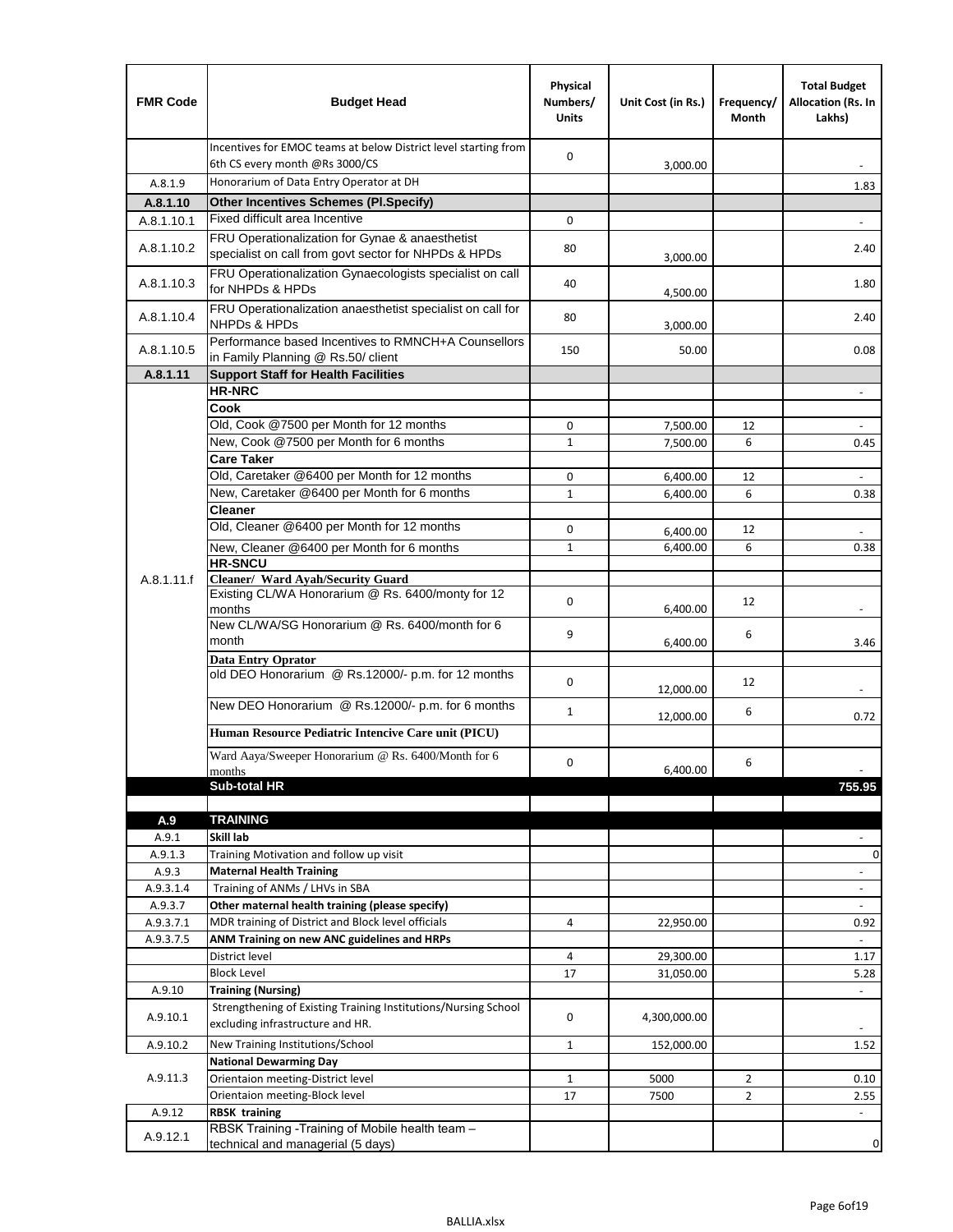| <b>FMR Code</b>       | <b>Budget Head</b>                                                                           | Physical<br>Numbers/<br><b>Units</b> | Unit Cost (in Rs.) | Frequency/<br><b>Month</b> | <b>Total Budget</b><br>Allocation (Rs. In<br>Lakhs) |
|-----------------------|----------------------------------------------------------------------------------------------|--------------------------------------|--------------------|----------------------------|-----------------------------------------------------|
|                       | <b>Sub-total Training</b>                                                                    |                                      |                    |                            | 11.54                                               |
|                       |                                                                                              |                                      |                    |                            |                                                     |
| A.10                  | <b>PROGRAMME MANAGEMENT</b>                                                                  |                                      |                    |                            |                                                     |
| A.10.2                | Contractual Staff for DPMSU recruited and in position                                        |                                      |                    |                            |                                                     |
| A.10.2.1              | District Programme Manager                                                                   | $\mathbf{1}$                         | 39,690.00          | 12                         | 4.76                                                |
| A.10.2.2              | District Accounts Manager                                                                    | 1                                    | 32,303.00          | 12                         | 3.88                                                |
| A.10.2.3              | District Data Manager                                                                        | $\mathbf{1}$                         | 22,050.00          | 12                         | 2.65                                                |
| A.10.2.4              | Consultants/ Programme Officers (Kindly Specify)                                             | $\mathbf 0$                          |                    |                            |                                                     |
|                       | Honorarium of RKSK Coordinator                                                               | 0                                    | 25,000.00          | 9                          | $\overline{\phantom{a}}$                            |
| A.10.2.5              | Accountants                                                                                  | 0                                    |                    |                            |                                                     |
| A.10.2.6              | Data Entry Operators                                                                         | 0                                    |                    |                            | $\overline{\phantom{a}}$                            |
| A.10.2.7              | Support Staff (Kindly Specify)                                                               | $\mathbf{1}$                         | 8,269.00           | 12                         | 0.99                                                |
| A.10.2.8.1            | Operational Cost for DPMU unit                                                               | $\mathbf{1}$                         | 89,250.00          | 12                         | 10.71                                               |
| A.10.2.8.5            | <b>DEIC Managers</b>                                                                         | $\mathbf 0$                          | 33,000.00          | 10                         |                                                     |
| A.10.3                | <b>Strengthening of Block PMU</b>                                                            |                                      |                    |                            |                                                     |
| A.10.3.1              | <b>Block Programme Manager</b>                                                               |                                      |                    |                            | 49.48                                               |
| A.10.3.2              | <b>Block Accounts Manager</b>                                                                |                                      | 12,128.00          | 12                         | 24.74                                               |
| A.10.3.7.1            | Operational Cost for BPMU unit                                                               | 17                                   | 15,000.00          | 12                         | 30.60                                               |
| A.10.6                | <b>Concurrent Audit system</b><br>Monthly Concurrent Audit                                   | $\mathbf{1}$                         | 4,500.00           | 12                         | 0.54                                                |
|                       | <b>Block Spesific Work</b>                                                                   | 17                                   | 500.00             | 12                         | 1.02                                                |
| A.10.7                | <b>Mobility Support, Field Visits</b>                                                        |                                      |                    |                            |                                                     |
| A.10.7.2              | <b>DPMU/District</b>                                                                         | 2                                    | 30,000.00          | 12                         | 7.20                                                |
| A.10.7.3              | <b>BPMU/Block</b>                                                                            | 17                                   | 30,000.00          | 12                         | 61.20                                               |
| A.10.8.1              | Vehicles for Divisional / AD office                                                          | 0                                    | 30,000.00          | 12                         |                                                     |
|                       |                                                                                              |                                      |                    |                            |                                                     |
|                       | <b>Sub-total Programme Management</b>                                                        |                                      |                    |                            | 197.77                                              |
|                       | Total of RMNCH+A                                                                             |                                      |                    |                            | 2,760.51                                            |
|                       |                                                                                              |                                      |                    |                            |                                                     |
| в                     | Additionalities under NRHM (Mission Flexible Pool)                                           |                                      |                    |                            |                                                     |
|                       | <b>ASHA</b>                                                                                  |                                      |                    |                            |                                                     |
| <b>B1</b><br>B1.1.1.3 | <b>Supplementary training for ASHAs</b>                                                      |                                      |                    |                            |                                                     |
|                       | TOT of ASHA Trainer- I round (at RHFWTC)                                                     |                                      |                    |                            |                                                     |
| B1.1.1.3.1            | Batch cost+Equipment+Module+ Monitoring Visit                                                |                                      |                    |                            |                                                     |
| B1.1.1.3.2            | TOT of ASHA Trainers -II Round (at RHFWTC)                                                   |                                      |                    |                            |                                                     |
| B1.1.1.4              | Post training support and supervision                                                        |                                      |                    |                            | $\sim$                                              |
|                       | Supervision costs by ASHA facilitators<br>(12 months)                                        |                                      |                    |                            | 76.80                                               |
| B1.1.1.4.1            | Supervision costs by ASHA facilitators<br>(6 months)                                         |                                      |                    |                            |                                                     |
|                       |                                                                                              |                                      |                    |                            |                                                     |
| B1.1.1.4.2            | Monthly review Meeting of ASHA Sangini with BCPM                                             |                                      |                    |                            | 2.30                                                |
| B <sub>1.1.3</sub>    | Performance Incentive/Other Incentive to ASHAs (if                                           |                                      |                    |                            |                                                     |
| B1.1.3.1              | any)<br><b>ASHA incentives under Maternal Health</b>                                         |                                      |                    |                            |                                                     |
| B1.1.3.1.2            | Maternal Death Audit Information                                                             | 250                                  | 200.00             |                            | 0.50                                                |
| B1.1.3.2              | Incentive to ASHA under Child Health                                                         |                                      |                    |                            | ÷.                                                  |
| B1.1.3.2.1            | Incentive for Home Based Newborn Care programme                                              | 72144                                | 250.00             |                            | 180.36                                              |
| B1.1.3.2.4            | Incentive for referral of SAM cases to NRC @ Rs.50/Case                                      | 240                                  | 50.00              |                            | 0.12                                                |
| B1.1.3.2.5            | Incentive for follow up of discharge of SAM children from<br>NRCs @ Rs. 100/ for 4 Follow up | 240                                  | 100.00             |                            | 0.24                                                |
| B1.1.3.3              | ASHA Incentives under family planning (ESB/ PPIUCD/<br>Others)                               |                                      |                    |                            |                                                     |
| B1.1.3.3.1            | ASHA PPIUCD incentive for accompanying the client for<br>PPIUCD insertion                    | 1200                                 | 150.00             |                            | 1.80                                                |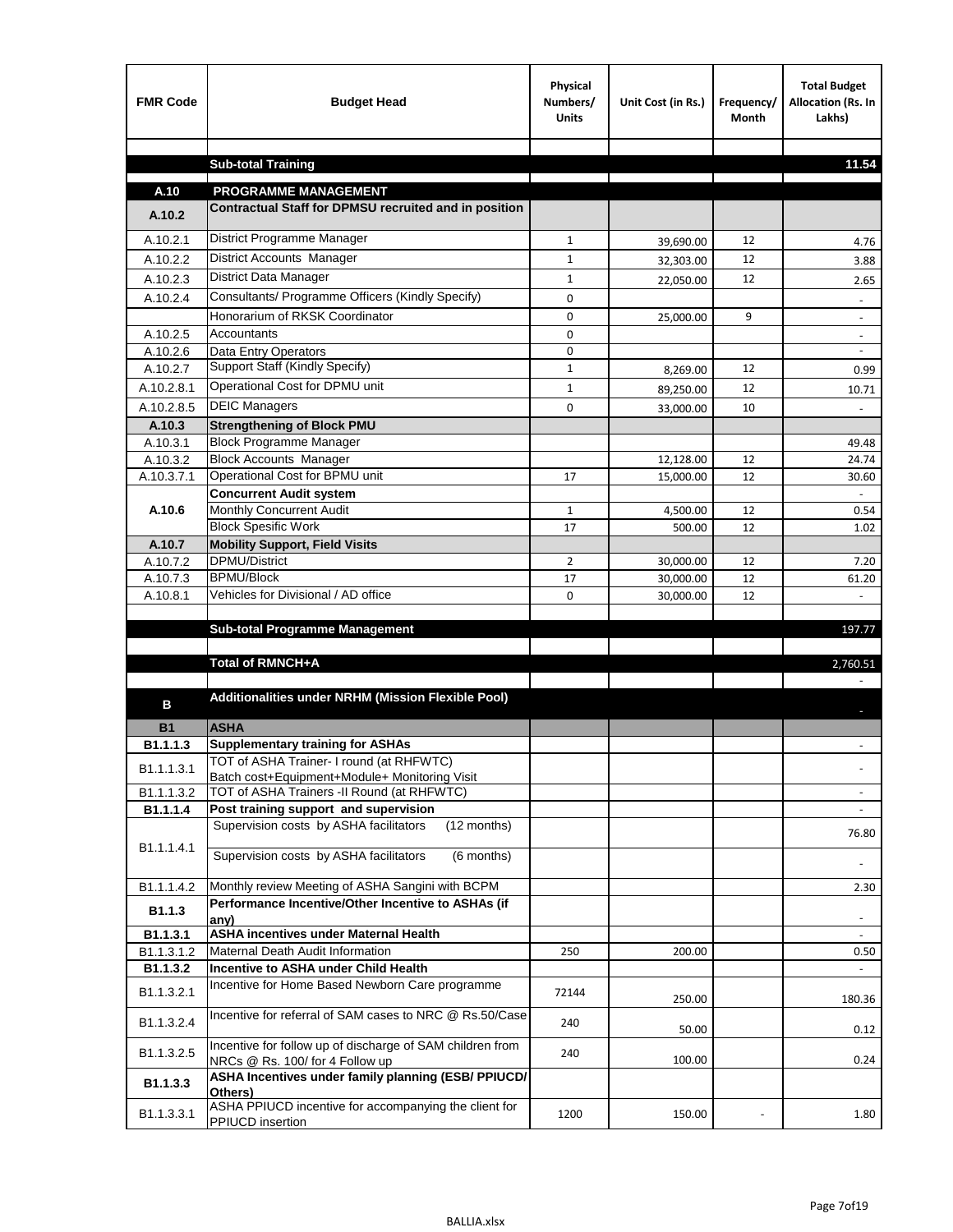| <b>FMR Code</b>            | <b>Budget Head</b>                                                                                                                                                                             | Physical<br>Numbers/<br><b>Units</b> | Unit Cost (in Rs.) | Frequency/<br>Month | <b>Total Budget</b><br><b>Allocation (Rs. In</b><br>Lakhs) |
|----------------------------|------------------------------------------------------------------------------------------------------------------------------------------------------------------------------------------------|--------------------------------------|--------------------|---------------------|------------------------------------------------------------|
|                            | ASHA incentive under ESB scheme for promoting<br>spacing of births @ 500/- per ASHA/client                                                                                                     | 340                                  | 500.00             |                     | 1.70                                                       |
| B <sub>1.1</sub> , 3, 3, 2 | Spacing for 2 years after marriage @ 500/- per<br>ASHA/client                                                                                                                                  | 340                                  | 500.00             |                     | 1.70                                                       |
| B1.1.3.3.3                 | ASHA Incentive under ESB scheme for promoting<br>adoption of limiting method upto two children @ Rs. 1000<br>per client                                                                        | 356                                  | 1,000.00           |                     | 3.56                                                       |
| B1.1.3.6                   | <b>ASHA Incentives (other)</b>                                                                                                                                                                 |                                      |                    |                     |                                                            |
| B <sub>1.1</sub> , 3, 5, 3 | ASHA incentive for NDD for 2 round                                                                                                                                                             | 2919                                 | 100.00             | $\overline{2}$      | 5.84                                                       |
| B <sub>1.1</sub> .3.6.1    | Amount to be released for 12 months for Routine<br>activities (4 month incentive for ASHAs those are yet to<br>be placed)                                                                      |                                      |                    |                     | 313.08                                                     |
| B1.1.3.6.4                 | Incentive to ASHA Facilitator (12 Months)                                                                                                                                                      |                                      |                    |                     | 4.61                                                       |
| B <sub>1.1</sub> .3.6.5    | Reimbursement of travel expenses for accompanying a<br>woman to facility for surgical abortion (MVA/EVA) @<br>Rs.150/-per case                                                                 | 100                                  | 150.00             |                     | 0.15                                                       |
| B <sub>1.1</sub> .3.6.6    | Reimbursement of travel expenses for accompanying a<br>woman to facility for medical abortion (MMA) @ Rs.225/-<br>per case                                                                     | 100                                  | 225.00             |                     | 0.23                                                       |
| B1.1.3.6.9                 | ASHA Torch (NO. of ASHA +AF) @ Rs. 262.20                                                                                                                                                      |                                      |                    |                     | 7.99                                                       |
| B1.1.3.7                   | Other (support provisions to ASHA such as uniform,                                                                                                                                             |                                      |                    |                     |                                                            |
| B <sub>1.1</sub> .3.7.2    | diary, ASHA Ghar etc)<br>ASHA Payment Voucher, Payment Register and VHIR<br>1.@ Rs. 25/ASHA, 2.@Rs.50/AF, 3.@Rs.150/block for<br>ASHa master payment register,<br>4. @Rs.174.5/ASHA/B1.1.3.7.2 |                                      |                    |                     | 5.91                                                       |
| B <sub>1.1</sub> , 3.7.4   | ASHA SAREE (TA/DA for Attending monthly meeting) No.<br>of ASHA+AF @ Rs.450                                                                                                                    |                                      |                    |                     | 13.71                                                      |
| B <sub>1.1</sub> .5.1      | Honorarium of Regional Coordinator                                                                                                                                                             |                                      |                    |                     |                                                            |
| B1.1.5.2                   | Honararium of District Community Process Manager                                                                                                                                               | $\mathbf{1}$                         | 32,303.00          | 12                  | 3.88                                                       |
| B1.1.5.3                   | Honararium of Block Community Process Manager                                                                                                                                                  | 17                                   | 12,000.00          | 12                  | 24.48                                                      |
|                            | Mobility cost for ARC/AMG                                                                                                                                                                      |                                      |                    |                     |                                                            |
| B <sub>1.1.5.4</sub>       | AMG cost                                                                                                                                                                                       | $\mathbf{1}$                         | 10,000.00          | 1                   | 0.10                                                       |
|                            | Quarterly BCPM meeting at Divisional Head Quarter @                                                                                                                                            |                                      |                    |                     |                                                            |
|                            | rs. 500/BCPM/qtr.                                                                                                                                                                              |                                      |                    |                     |                                                            |
|                            | <b>Sub Total of ASHA</b>                                                                                                                                                                       |                                      |                    |                     | 649.055                                                    |
|                            |                                                                                                                                                                                                |                                      |                    |                     |                                                            |
| B.2                        | <b>Untied Fund</b>                                                                                                                                                                             |                                      |                    |                     |                                                            |
| B <sub>2.3</sub>           | <b>CHCs</b>                                                                                                                                                                                    |                                      |                    |                     | 42.24                                                      |
| B <sub>2.4</sub>           | PHCs                                                                                                                                                                                           |                                      |                    |                     | 57.75                                                      |
|                            | <b>Sub Total of Untied Fund</b>                                                                                                                                                                |                                      |                    |                     | 99.99172                                                   |
| <b>B9</b>                  | <b>Mainstreaming of AYUSH</b>                                                                                                                                                                  |                                      |                    |                     |                                                            |
| B.9.1                      | Medical Officers at CHCs/ PHCs (Only AYUSH)                                                                                                                                                    |                                      |                    |                     |                                                            |
| B.9.1.1                    | <b>DH</b>                                                                                                                                                                                      | 4                                    | 29,106.00          | 12                  | 13.97                                                      |
| B.9.1.2                    | <b>FRUs</b>                                                                                                                                                                                    | 0                                    | 29,106.00          | 12                  |                                                            |
| B.9.1.3                    | Non FRU SDH/ CHC                                                                                                                                                                               | 8                                    | 29,106.00          | 12                  | 27.94                                                      |
| B.9.1.4                    | 24 X 7 PHC                                                                                                                                                                                     | 30                                   | 29,106.00          | 12                  | 104.78                                                     |
| B.9.1.5                    | Non-24 X 7 PHCs/ APHCs                                                                                                                                                                         | 10                                   | 29,106.00          | 12                  | 34.93                                                      |
| B.9.2                      | Other Staff Nurses and Supervisory Nurses/ AYUSH<br>pharmacists (Only AYUSH)                                                                                                                   |                                      |                    |                     |                                                            |
| B.9.2.1                    | DH                                                                                                                                                                                             | $\mathbf{1}$                         | 10,914.75          | 12                  | 1.31                                                       |
| B.9.2.2                    | <b>FRUs</b>                                                                                                                                                                                    | $\overline{2}$                       | 10,914.75          | 12                  | 2.62                                                       |
| B.9.2.3                    | Non FRU SDH/ CHC                                                                                                                                                                               | $\overline{2}$                       | 10,914.75          | 12                  | 2.62                                                       |
| B.9.2.4                    | 24 X 7 PHC                                                                                                                                                                                     | 14                                   | 10,914.75          | 12                  | 18.34                                                      |
| B.9.2.5                    | Non-24 X 7 PHCs                                                                                                                                                                                | 0                                    |                    | 12                  |                                                            |
|                            |                                                                                                                                                                                                |                                      | 10,914.75          |                     | $\overline{\phantom{a}}$                                   |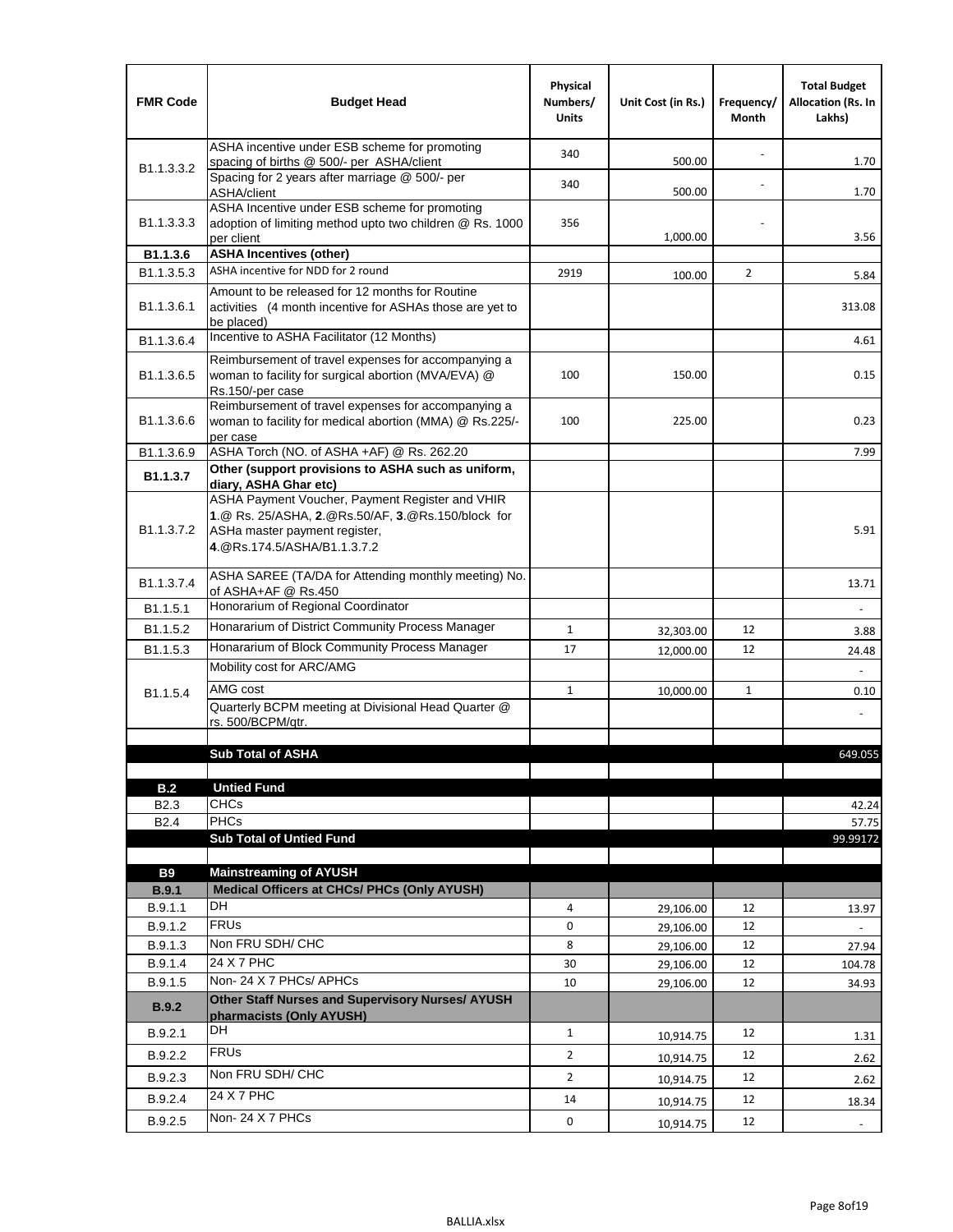| <b>FMR Code</b>   | <b>Budget Head</b>                                                                              | Physical<br>Numbers/<br><b>Units</b> | Unit Cost (in Rs.) | Frequency/<br>Month | <b>Total Budget</b><br>Allocation (Rs. In<br>Lakhs) |
|-------------------|-------------------------------------------------------------------------------------------------|--------------------------------------|--------------------|---------------------|-----------------------------------------------------|
|                   | Panchkarma Unit Lokbabdhu Rajnarayna Joint<br><b>Hospital, Lucknow</b>                          |                                      |                    |                     |                                                     |
| B.9.2.6           | Honararium of Panchkarma Technician (1Male and 1<br>Female)                                     | 0                                    | 10,000.00          | 12                  |                                                     |
|                   | Honorarium of Panchkarma Attendent                                                              | 0                                    | 8,000.00           | 12                  |                                                     |
|                   | Lumpsum amount for Sweeper (Safai Karmi)                                                        |                                      |                    |                     | 0                                                   |
| <b>B9.3</b>       | <b>Other Activities (Excluding HR)</b>                                                          |                                      |                    |                     |                                                     |
| B9.3.1            | Contingency AYUSH wings                                                                         | $\mathbf{1}$                         | 20,000.00          |                     | 0.20                                                |
| B9.3.3            | Establishment of Panchkarma Unit                                                                |                                      |                    |                     | $\mathbf 0$                                         |
| B9.3.4            | Construction of AYUSH Wing                                                                      | $\mathbf{1}$                         | 3,000,000.00       |                     | 30.00                                               |
|                   |                                                                                                 |                                      |                    |                     |                                                     |
|                   | Sub Total of Mainstreaming of AYUSH                                                             |                                      |                    |                     | 236.71                                              |
| <b>B10</b>        | <b>IEC-BCC NRHM</b>                                                                             |                                      |                    |                     |                                                     |
|                   | <b>Girls Child Day</b>                                                                          |                                      |                    |                     |                                                     |
| B.10.3.5          | <b>Division level</b>                                                                           | 0                                    | 50,000.00          | 1                   |                                                     |
|                   | <b>Block level</b>                                                                              | 17                                   | 10,000.00          | $\mathbf{1}$        | 1.70                                                |
| <b>B.10.7</b>     | Priniting activities (please specify)                                                           |                                      |                    |                     |                                                     |
| B.10.7.1          | SM booklet @Rs 20.00 for all ANCs<br>MCP card @ Rs 10 for all ANCs                              | 93289<br>93289                       | 20.00<br>10.00     |                     | 18.66<br>9.33                                       |
| <b>B.10.7.4</b>   | <b>Other printing</b>                                                                           |                                      |                    |                     |                                                     |
| B.10.7.4.1        | <b>IEC-BCC Material for NDD</b>                                                                 |                                      |                    |                     |                                                     |
|                   | IEC material, poster, banner @ Rs. 14000 per block for 2<br>round                               | 17                                   | 14000              | $\overline{2}$      | 4.76                                                |
|                   | Teaching and community hand bills/pumphlets and check<br>list @ Rs. 14000 per block for 2 round | 17                                   | 14000              | 2                   | 4.76                                                |
|                   | 5 Fipchart per block @ Rs. 200 per Flip chart( one time)                                        | 85                                   | 200                | 1                   | 0.17                                                |
|                   | AWW and Teacher hand out @ Rs. 7 each for 2 round                                               | 6022                                 | $\overline{7}$     | 2                   | 0.84                                                |
|                   | ASHA hand out @ Rs. 2 each for 2 round                                                          | 2919                                 | $\overline{2}$     | $\overline{2}$      | 0.12                                                |
|                   | <b>AFHC cards</b>                                                                               |                                      |                    |                     |                                                     |
| <b>B.10.7.4.2</b> | For DH & MC level Existing AFHS clinics<br>For CHC level Existing AFHS clinics                  | $\overline{2}$<br>0                  | 0.50<br>0.50       | 2000<br>2000        | 0.02<br>$\overline{\phantom{a}}$                    |
|                   | For PHC level existing AFHS clinics                                                             | 0                                    | 0.50               | 2000                | $\bar{\phantom{a}}$                                 |
|                   | AFHC Register (3 register per clinic)                                                           | 6                                    | 150.00             | $\mathbf{1}$        | 0.01                                                |
|                   | Printing of RBSK card and registers                                                             | 0                                    |                    |                     |                                                     |
|                   | MHT Register for AWC<br>MHT Register for School                                                 | 674                                  | 100.00             | $\mathbf{1}$        | 0.67                                                |
|                   | (Class-1 to 12)                                                                                 | 696                                  | 100.00             | $\mathbf{1}$        | 0.70                                                |
| B.10.7.4.3        | RBSK Format (microplan, reporting) @ Rs. 3000/ per                                              | 17                                   | 3,000.00           | $\mathbf{1}$        | 0.51                                                |
|                   | block<br>RBSK card for children of AWC and School                                               |                                      |                    |                     |                                                     |
|                   | AWC (Twice in year)                                                                             | 337152                               | 1.20               |                     | 4.05                                                |
|                   | School (Class 1 to 12)                                                                          | 348000                               | 0.75               |                     | 2.61                                                |
|                   | <b>Sub Total IEC</b>                                                                            |                                      |                    |                     | 48.90                                               |
|                   |                                                                                                 |                                      |                    |                     |                                                     |
| <b>B.11</b>       |                                                                                                 |                                      |                    |                     |                                                     |
| B.11.2.5          | Recurring support of 18 BCTV                                                                    |                                      |                    |                     | 0                                                   |
|                   | Innovations (if any)                                                                            |                                      |                    |                     |                                                     |
| <b>B14</b>        | Religious and Community Leaders Meet @ Rs.                                                      |                                      |                    |                     |                                                     |
| B14.6             | 10000/District/meeting                                                                          | $\mathbf{1}$                         | 10,000.00          |                     | 0.10                                                |
| B14.11            | Rogi Sahayata Kendra @ Rs. 664200 including 5%<br>increment in HR cost                          |                                      |                    |                     |                                                     |
| B14.12            | AAA Platform - Monitoring & Microplanning meeting for<br>frontline workers                      |                                      |                    |                     |                                                     |
|                   | Nurse Mentor Programme and Establishment of Mini                                                |                                      |                    |                     |                                                     |
|                   | <b>Skill Lab</b>                                                                                |                                      |                    |                     |                                                     |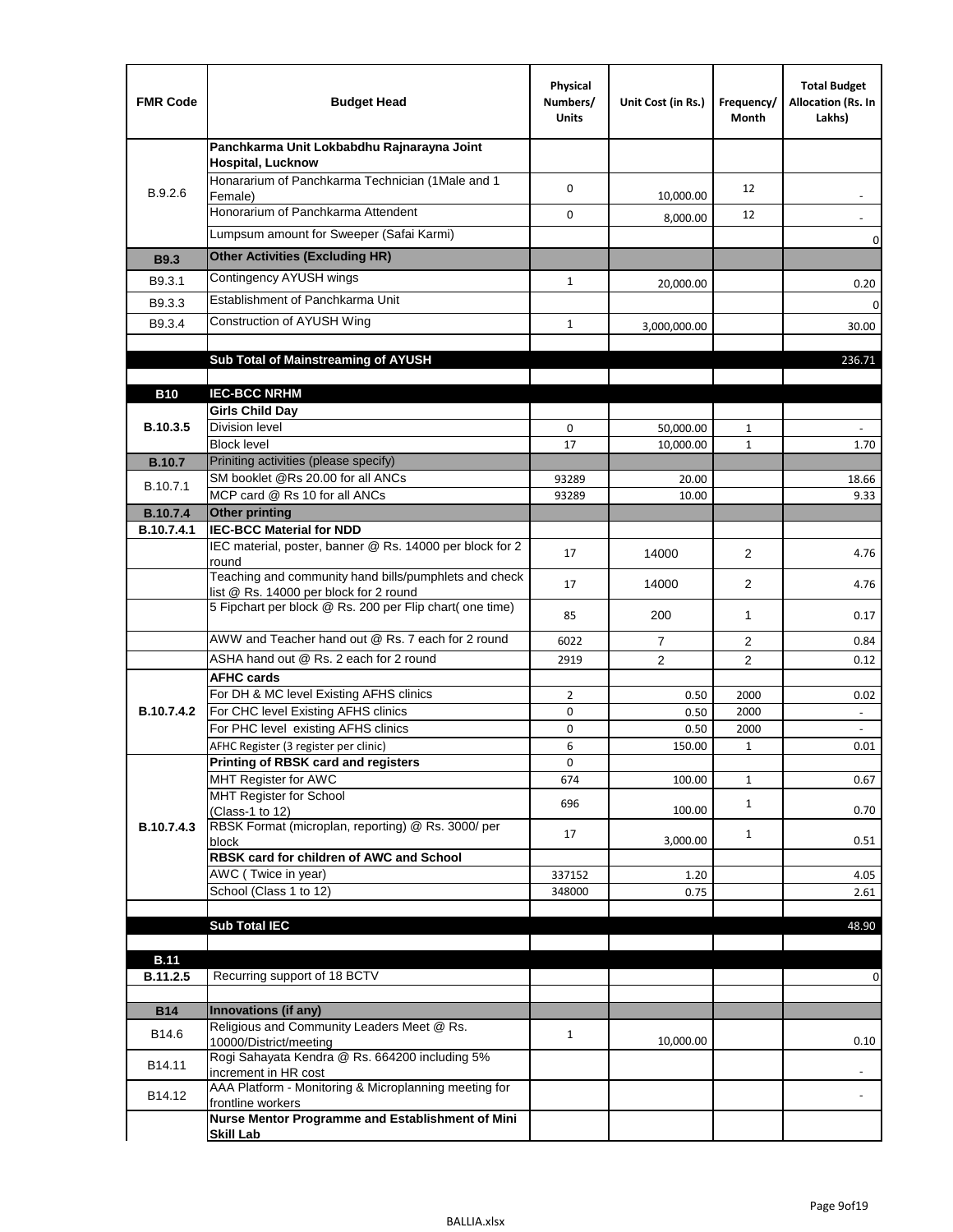| <b>FMR Code</b>   | <b>Budget Head</b>                                                                                           | Physical<br>Numbers/<br><b>Units</b> | Unit Cost (in Rs.) | Frequency/<br><b>Month</b> | <b>Total Budget</b><br>Allocation (Rs. In<br>Lakhs) |
|-------------------|--------------------------------------------------------------------------------------------------------------|--------------------------------------|--------------------|----------------------------|-----------------------------------------------------|
| B14.19            | Honoraium of Naurse Mentor (Existing)                                                                        | 0                                    | 38,588.00          | 12                         | $\sim$                                              |
|                   | Honoraium of Naurse Mentor for 12 montys (New)                                                               | 0                                    | 36,750.00          | 12                         |                                                     |
|                   | Honoraium of Naurse Mentor fro 10 months (New)                                                               | 0                                    | 36,750.00          | 10                         | $\sim$                                              |
| B14.22            | Training Strategy for Village Health and Nutrition Days<br>(VHNDs)                                           |                                      |                    |                            | 8.79                                                |
|                   | Free Transport Facilities to PLHIV(People Living with                                                        |                                      |                    |                            |                                                     |
| B14.25            | <b>HIV)</b> for treatment                                                                                    |                                      |                    |                            |                                                     |
|                   | On ART cost                                                                                                  |                                      |                    |                            | 9.12                                                |
|                   | PRE ART Cost                                                                                                 |                                      |                    |                            | 2.32                                                |
|                   | <b>KAYAKALP' Award Scheme</b>                                                                                |                                      |                    |                            |                                                     |
|                   | Training for Swachha Bharat Abhiyan                                                                          |                                      |                    |                            |                                                     |
|                   | Awareness cum Internal Assessors Training Workshop @<br>Rs. 33000/Disitrict                                  |                                      |                    |                            |                                                     |
|                   | District level Hospital Rs. 20000/District                                                                   |                                      |                    |                            | 0.33<br>0.20                                        |
|                   | <b>CHC</b> level                                                                                             | 3                                    | 15,000.00          |                            | 0.45                                                |
|                   | <b>PHC</b> level                                                                                             | 8                                    | 6,000.00           |                            | 0.48                                                |
| B14.29            | <b>Internal Assessment</b>                                                                                   |                                      |                    |                            |                                                     |
|                   | District level Hospital (Quarterly)                                                                          | $\overline{2}$                       | 2,000.00           | 4                          | 0.16                                                |
|                   | CHC level (Quarterly)                                                                                        | 3                                    | 1,000.00           | 4                          | 0.12                                                |
|                   | PHC level (Quarterly)                                                                                        | 8                                    | 500.00             | 4                          | 0.16                                                |
|                   | <b>Peer Assessment</b>                                                                                       |                                      |                    |                            |                                                     |
|                   | <b>District level Hospital</b>                                                                               | 2                                    | 25.000.00          |                            | 0.50                                                |
|                   | <b>CHC</b> level                                                                                             | 3                                    | 10,000.00          |                            | 0.30                                                |
|                   | PHC level                                                                                                    | 8                                    | 5,000.00           |                            | 0.40                                                |
|                   | Matritwa Saptah                                                                                              |                                      |                    |                            |                                                     |
|                   | District level activities @Rs 50000                                                                          | $\mathbf{1}$                         | 50,000.00          |                            | 0.50                                                |
|                   | Mobility support @ Rs 17600/block                                                                            | 17                                   | 17,600.00          |                            | 2.99                                                |
|                   | Printing of formats, reports and HRP register @ 50/ANM                                                       |                                      |                    |                            |                                                     |
| B14.33            |                                                                                                              | 425                                  | 50.00              |                            | 0.21                                                |
|                   | <b>IEC Support</b>                                                                                           |                                      |                    |                            |                                                     |
|                   | District level                                                                                               | $\mathbf{1}$                         | 2,500.00           |                            | 0.03                                                |
|                   | <b>Block Level</b>                                                                                           | 17                                   |                    |                            |                                                     |
|                   |                                                                                                              |                                      | 25,000.00          |                            | 4.25                                                |
|                   | hoarding 5/dist & 1/FRU & 1/block @ Rs. 2000/-<br><b>Gestational Diabetes Mallitius Pilot - 18 districts</b> | 26                                   | 2,000.00           |                            | 0.52                                                |
|                   |                                                                                                              |                                      |                    |                            |                                                     |
| B14.34            | Glucometer @ 1 /ANM+2/Block+2 additional                                                                     | 0                                    | 3,000.00           |                            | $\overline{\phantom{a}}$                            |
|                   | Procurement of Glucose 75mg, (2*all ANCs+24*5%GDMs)<br>Insulin 9 vials *5% ANCs                              | 0                                    | 25.00              |                            |                                                     |
|                   | with syringe (900 units/+18 syringes)                                                                        | 0<br>0                               | 50.00              |                            | $\blacksquare$                                      |
|                   | <b>Misoprost Distribution for Home Deliveries</b>                                                            |                                      | 20.00              |                            |                                                     |
|                   | Printing of registers @ Rs50.00 each                                                                         |                                      |                    |                            | $\overline{\phantom{a}}$                            |
|                   | Budget for Tab Mesoprostol procurement in Lakh                                                               |                                      |                    |                            | $\blacksquare$                                      |
| B14.35            | ASHA Incentive @ Rs.100.00 each case in Lakh                                                                 |                                      |                    |                            | $\overline{\phantom{a}}$                            |
|                   | Block level ANM/ ASHAs training @ 23650/ in Lakh                                                             |                                      |                    |                            | $\blacksquare$                                      |
|                   | District Orientation meeting @Rs 20000, in Lakh                                                              |                                      |                    |                            |                                                     |
|                   | <b>Sub Total Innovation</b>                                                                                  |                                      |                    |                            | 31.93                                               |
| <b>B15</b>        | <b>Planning, Implementation and Monitoring</b>                                                               |                                      |                    |                            |                                                     |
| B <sub>15.2</sub> | <b>Quality Assurance</b>                                                                                     |                                      |                    |                            |                                                     |
| B15.2.2           | <b>Division Level Human Resource</b>                                                                         | 0                                    |                    |                            |                                                     |
|                   | Honorarium of Existing Divisonal Consultant -Quality @<br>Rs. 45000/month for 10 months                      | 0                                    | 45,000.00          | 10                         |                                                     |
|                   | Honorarium of Vacant Divisonal Consultant -Quality @                                                         | 0                                    | 45,000.00          | $\overline{2}$             |                                                     |
|                   | Rs. 45000/month for 2 months<br>Honararium of Existing Divisonal Consultant - Public                         | 0                                    | 45,000.00          | $\overline{2}$             |                                                     |
|                   | Health @ Rs.45000/PM for 10 Months<br>Honararium of Vacant Divisonal Consultant - Public Health              | 0                                    | 45,000.00          | 10                         |                                                     |
|                   | @ Rs.45000/PM for 2 Months<br>Data Entry Operator @Rs 12000/PM for 2 Month ("New                             | 0                                    | 12,000.00          | $\overline{2}$             |                                                     |
|                   | Position)<br><b>District Level Human Resource</b>                                                            |                                      |                    |                            |                                                     |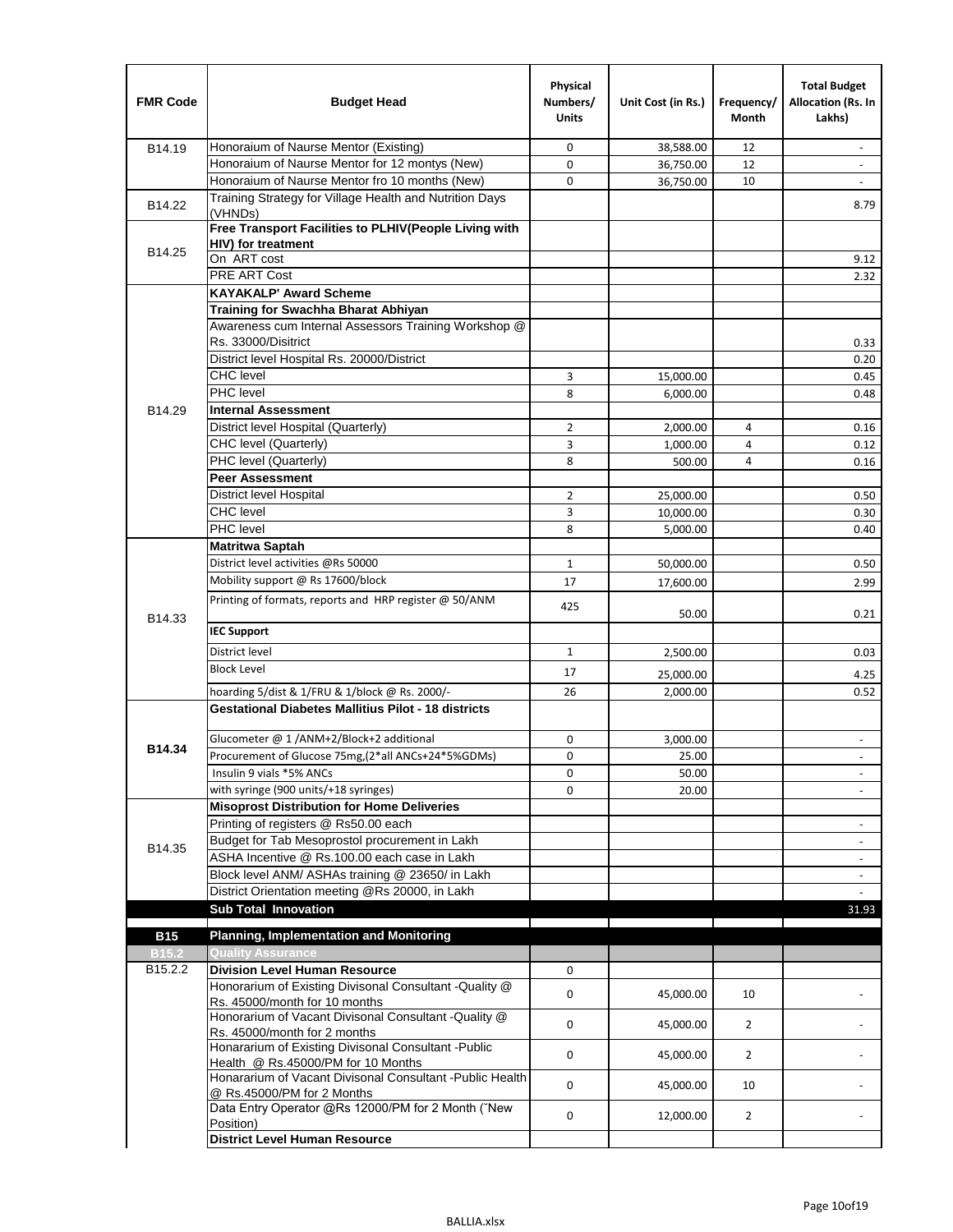| <b>FMR Code</b>         | <b>Budget Head</b>                                                                                | Physical<br>Numbers/<br><b>Units</b> | Unit Cost (in Rs.) | Frequency/<br><b>Month</b> | <b>Total Budget</b><br>Allocation (Rs. In<br>Lakhs) |
|-------------------------|---------------------------------------------------------------------------------------------------|--------------------------------------|--------------------|----------------------------|-----------------------------------------------------|
|                         | Honorarium of Existing District Consultant -Quality @ Rs.<br>40000/month for 10 months            | $\mathbf 0$                          | 40,000.00          | 10                         |                                                     |
|                         | Honorarium of Vacant District Consultant -Quality @ Rs.<br>40000/month for 2 months               | $\mathbf{1}$                         | 40,000.00          | $\overline{2}$             | 0.80                                                |
|                         | Honararium of Existing Hospital Quality Manager @<br>Rs.35000/PM for 10 Months                    | $\mathbf{1}$                         | 35,000.00          | 10                         | 3.50                                                |
|                         | Honararium of Vacant Hospital Quality Manager @<br>Rs.35000/PM for 2 Months                       | $\mathbf 0$                          | 35,000.00          | $\overline{2}$             |                                                     |
|                         | Data Entry Operator @ Rs 12000/PM for 2 Month ("New<br>Position)                                  | $\mathbf{1}$                         | 12,000.00          | $\overline{2}$             | 0.24                                                |
| B15.2.4                 | <b>Review meetings</b>                                                                            |                                      |                    |                            |                                                     |
| B <sub>15.2</sub> .4.2  | Division                                                                                          | 0                                    | 5,000.00           |                            |                                                     |
|                         | <b>District</b>                                                                                   | $\overline{2}$                       | 2,000.00           |                            | 0.04                                                |
|                         | Monitoring and Supportive Supervision Visits-Divisional<br>QUA (10 visits per month) for 6 months | $\mathbf 0$                          | 1,800.00           |                            |                                                     |
| B15.2.5.2               | Monitoring and Supportive Supervision Visits-District<br>QUA (10 visits per month) for 6 months   | 60                                   | 1,200.00           |                            | 0.72                                                |
|                         | <b>Office Equipments-District &amp; Division</b>                                                  |                                      |                    |                            |                                                     |
|                         | <b>Division Level</b>                                                                             |                                      |                    |                            |                                                     |
|                         | Office Equipment @ Rs.3.5 Lac/Division                                                            |                                      |                    |                            | $\sim$                                              |
| B15.2.5.5               | Operational cost @ Rs.17000/-PM for 10 Month                                                      |                                      |                    |                            | $\pmb{0}$                                           |
|                         | <b>District Level</b>                                                                             |                                      |                    |                            |                                                     |
|                         | Office Equipment @ Rs.3.5 Lac/District                                                            | 0                                    | 350,000.00         | 1                          | $\blacksquare$                                      |
|                         | Operational cost @ Rs.14000/-PM for 10 Month                                                      | $1\,$                                | 14,000.00          | 10                         | 1.40                                                |
| B15.2.5.6               | <b>Operational Cost for District Hospitals</b>                                                    | $\mathbf{1}$                         | 2,000.00           |                            | 0.02                                                |
|                         | <b>Sub Total Quality Assurance</b>                                                                |                                      |                    |                            | 6.72                                                |
| B15.3                   | <b>Monitoring and Evaluation</b>                                                                  |                                      |                    |                            |                                                     |
| B15.3.1                 | <b>HMIS</b>                                                                                       |                                      |                    |                            |                                                     |
| B15.3.1.2               | Data Entry Operators at Block level                                                               |                                      |                    |                            | 25.98                                               |
| B15.3.1.3.1             | HR and Infrastructure for 100% service updation on<br><b>HMIS/MCTS Portal</b>                     |                                      |                    |                            | 2.26                                                |
| B <sub>15.3.1.5.2</sub> | Mobility Support for HMIS & MCTS at District level                                                |                                      |                    |                            | 0.61                                                |
| B15.3.1.6               | Printing of HMIS Formats<br>Printing of MCTS follow-up formats/ services due list/ work           |                                      |                    |                            | 0.81                                                |
| B15.3.2.2               | plan                                                                                              |                                      |                    |                            | 1.01                                                |
| B15.3.2.7               | Internet Connectivity through LAN / data card                                                     |                                      |                    |                            | 1.48                                                |
| B15.3.2.8               | Procurement & Installation of VSAT (Capex)                                                        |                                      |                    |                            | 2.40                                                |
| B15.3.2.12              | Other office expenditure                                                                          |                                      |                    |                            | 3.30                                                |
| B15.3.2.13              | Printing of RCH Registers                                                                         |                                      |                    |                            | 0.49                                                |
|                         | <b>Sub Total of HMIS</b>                                                                          |                                      |                    |                            | 38.35                                               |
| <b>B.16</b>             | <b>PROCUREMENT</b>                                                                                |                                      |                    |                            |                                                     |
| B16.1                   | <b>Procurement of Equipment</b>                                                                   |                                      |                    |                            |                                                     |
|                         | <b>Equipments for Blood Banks/ BSUs</b>                                                           |                                      |                    |                            |                                                     |
| B16.1.1.1               | Equipments For Blood banks/ BCSUs                                                                 |                                      |                    |                            | 0                                                   |
| B16.1.2                 | <b>Equipments For BSUs</b><br>Procurement of equipment: CH                                        |                                      |                    |                            | 0                                                   |
|                         | Procurement of NRC Computer/Printer/UPS/Data Card @                                               |                                      |                    |                            |                                                     |
| B16.1.2.7               | Rs. 60000/NRC                                                                                     | $\mathbf{1}$                         | 60,000.00          | 0                          | 0.60                                                |
| B16.1.2.8               | Procurement of Computer/Printer/UPS/Data Card -SNCUs                                              |                                      |                    |                            |                                                     |
|                         | for VJB Female Hospital Lucknow<br>Procurement of Equipments for SNCUs for VAB Female             |                                      |                    |                            | 0                                                   |
| B16.1.2.9               | Hospital lucknow                                                                                  |                                      |                    |                            | $\mathbf 0$                                         |
| B16.1.6                 | <b>Equipments for RKSK &amp; RBSK</b>                                                             |                                      |                    |                            |                                                     |
| B16.1.6.1               | <b>Equipments for AFHCs</b>                                                                       | 0                                    | 7,000.00           | $\mathbf{1}$               | ÷,                                                  |
|                         | <b>Equipment for Mobile health teams</b>                                                          | 0                                    |                    |                            |                                                     |
| B16.1.6.3.1<br>*        | No. of Vision Chart<br>(2 chart per team)                                                         | 68                                   | 700                |                            | 0.48                                                |
|                         | No. of weighing scale (1 per team)                                                                | 34                                   | 1000               |                            | 0.34                                                |
|                         | No. of height scale standing (1 per team)                                                         | 34                                   | 10000              |                            | 3.40                                                |
| <b>B.16.2</b>           | <b>Procurement of Drugs</b>                                                                       |                                      |                    |                            |                                                     |
| B.16.2.2.2              | Procurement of drugs under child health (Vitamin A for<br>BSPM) No. of Bottles                    | 16577                                | 58.00              |                            | 9.61                                                |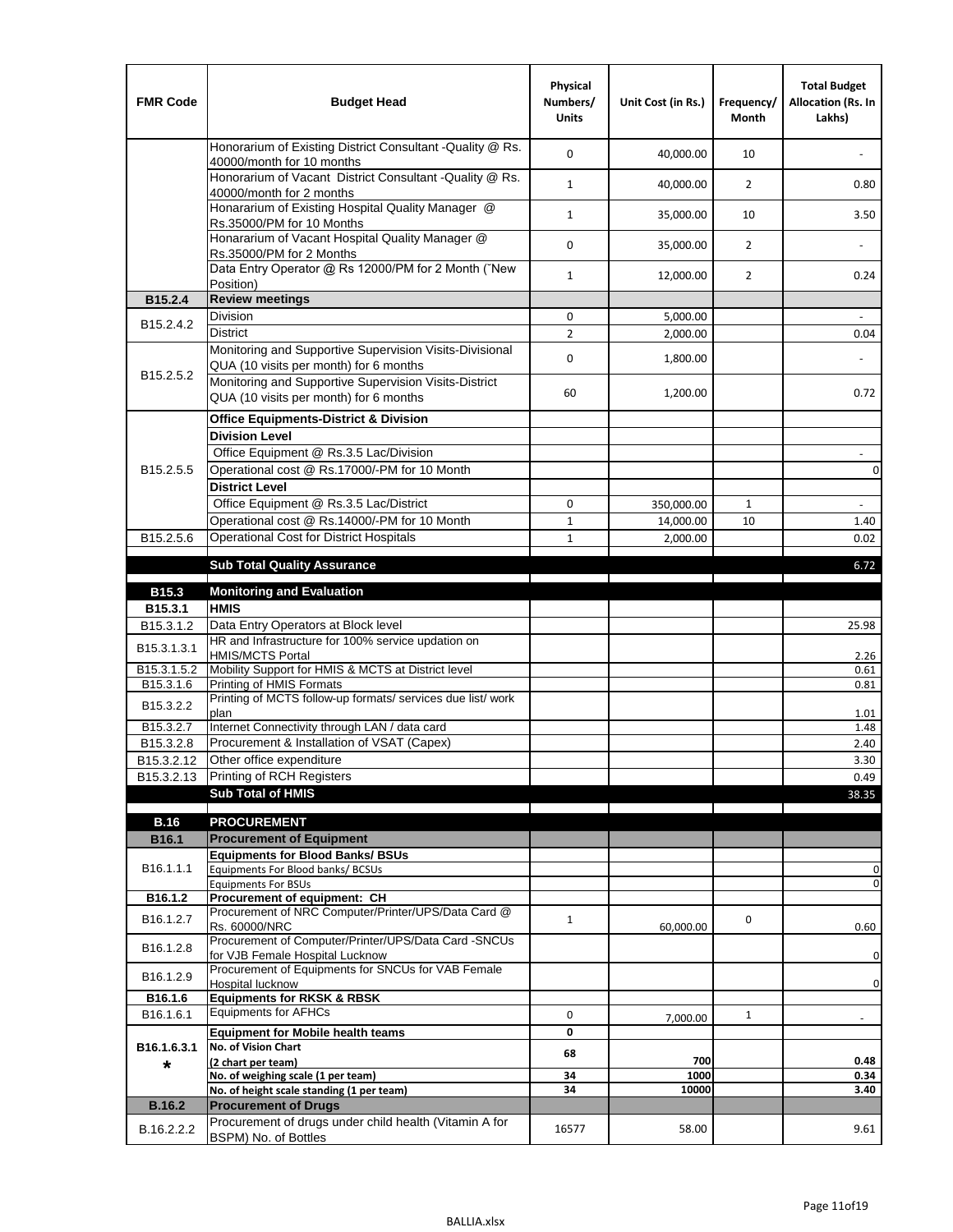| <b>FMR Code</b> | <b>Budget Head</b>                                                            | Physical<br>Numbers/<br><b>Units</b> | Unit Cost (in Rs.) | Frequency/<br>Month | <b>Total Budget</b><br><b>Allocation (Rs. In</b><br>Lakhs) |
|-----------------|-------------------------------------------------------------------------------|--------------------------------------|--------------------|---------------------|------------------------------------------------------------|
| B.16.2.4        | <b>Supplies for IMEP</b>                                                      |                                      |                    |                     |                                                            |
| B.16.2.4.1      | Biomedical waste management - District level                                  |                                      |                    |                     | 14.33                                                      |
| B.16.2.4.2      | Biomedical waste management - CHC/PHC level                                   | 15                                   | 13,109.00          | 12                  | 23.60                                                      |
| B.16.2.4.3      | Cleaning/washing, house-keeping and laundry<br>management - District level    |                                      |                    |                     | 54.37                                                      |
| B.16.2.4.4      | Cleaning/washing, house-keeping and laundry<br>management - CHC/PHC level     |                                      |                    |                     | 29.61                                                      |
| B.16.2.4.7      | Cleanliness of Sub Centers for 6 months                                       | 367                                  | 500.00             | 6                   | 11.01                                                      |
| B.16.2.5.2      | Replenishment of ASHA Drug Kit<br>@300/ Working ASHA                          |                                      |                    |                     | 7.36                                                       |
| B.16.2.6        | <b>National Iron Plus Initiative (Drugs&amp;Supplies)</b>                     |                                      |                    |                     |                                                            |
| B.16.2.6.1      | Children (6m - 60months)                                                      |                                      |                    |                     |                                                            |
| B.16.2.6.1.a    | IFA Syrup (@Rs7.99paisa/50mlBottel)                                           | 392530                               | 7.99               |                     | 31.36                                                      |
| B.16.2.6.2      | Children 5 - 10 years                                                         |                                      |                    |                     |                                                            |
| B.16.2.6.2.a    | IFA tablet small Pink (45mg) @ Rs. 0.182 per tablet, 32 tablet per<br>child)  | 234382                               | 5.82               |                     | 13.65                                                      |
| B.16.2.6.2.b    | <b>Albendazole Tablets</b>                                                    | 278000                               | 0.78               | 2                   | 4.34                                                       |
| B.16.2.6.3      | <b>WIFS (10-19 years)</b>                                                     |                                      |                    |                     |                                                            |
| B.16.2.6.3.a    | IFA Tablet large blue 100 mg tablet @ Rs. 1.41 per 10 tablet for 12<br>months | 170590                               | 7.33               |                     | 12.50                                                      |
|                 | <b>Albendazole Tablets</b>                                                    |                                      |                    |                     |                                                            |
| B.16.2.6.3.b    | For Adolescent Girls and boys (School going)                                  | 70000                                | 0.78               | $\overline{2}$      | 1.09                                                       |
|                 | For Adolescent Girls (out of School)                                          | 100590                               | 0.78               | $\overline{2}$      | 1.57                                                       |
| B.16.2.7        | Drugs & supplies for RBSK                                                     |                                      |                    |                     |                                                            |
| B.16.2.7.1      | Medicine for Mobile health team                                               | 34                                   | 5,000.00           |                     | 1.70                                                       |
| <b>B.16.2.8</b> | Drugs & supplies for AYUSH<br>Blood Bags for 93 functional Blood Bank         | 51                                   | 100,000.00         |                     | 51.00                                                      |
| B.16.2.10       |                                                                               |                                      |                    |                     | 1.42                                                       |
|                 | For Diagnostics Kits for 93 functional blood bank                             |                                      |                    |                     | 1.42                                                       |
|                 | <b>Sub Total of Procurement</b>                                               |                                      |                    |                     | 274.77                                                     |
| <b>B.18</b>     | <b>New Initiatives/ Strategic Interventions</b>                               |                                      |                    |                     |                                                            |
| <b>B.18.2</b>   | <b>Ca Cx Screening</b>                                                        |                                      |                    |                     |                                                            |
|                 |                                                                               |                                      |                    |                     | 0                                                          |
|                 | 7+ Strategy<br><b>Family Planning</b>                                         |                                      |                    |                     |                                                            |
| B18.4           | No of District Level Govt. COT @ Rs.30000/month for 12<br>month               | 0                                    |                    | 12                  |                                                            |
|                 | Extra Incentive for Interval Sterilization @ Rs.260/case                      |                                      | 30,000.00          |                     |                                                            |
|                 |                                                                               | 0                                    | 260.00             |                     |                                                            |
|                 | Extra Incentive for NSV @ Rs.310/- case                                       | 0                                    | 310.00             |                     |                                                            |
|                 | <b>Sub Total of New Innitiatives</b>                                          |                                      |                    |                     |                                                            |
|                 |                                                                               |                                      |                    |                     |                                                            |
| <b>B22</b>      | <b>Support Services</b><br><b>Support Strengthening NVBDCP</b>                |                                      |                    |                     |                                                            |
|                 | Honorarium of Staff-At BRD Medical College                                    |                                      |                    |                     |                                                            |
| B22.3           | Honorarium of Staff for 100 Bedded JE/AES Ward -At                            |                                      |                    |                     | 0                                                          |
|                 | <b>BRD Medical College</b><br>Increament of Existing HR Catculated @ 5%       |                                      |                    |                     | 0                                                          |
|                 | <b>Sub of Support Serveces</b>                                                |                                      |                    |                     | 0                                                          |
|                 |                                                                               |                                      |                    |                     |                                                            |
| <b>B.23</b>     | Other Expenditures (Power Backup, Convergence etc)                            |                                      |                    |                     |                                                            |
|                 | POL for Generators - District level Hospitals                                 |                                      |                    |                     |                                                            |
| B.23.1          | POL for Generators - CHCs/PHCs                                                | $\overline{2}$                       | 35,000.00          | 12                  | 8.40                                                       |
| B.23.2          | <b>Sub Total of Power Backup</b>                                              | 17                                   | 17,500.00          | 12                  | 35.70                                                      |
|                 |                                                                               |                                      |                    |                     | 44.10                                                      |
|                 | <b>Collaboration with Medical Colleges and Knowledge</b>                      |                                      |                    |                     |                                                            |
| <b>B.24</b>     | partners                                                                      |                                      |                    |                     |                                                            |
|                 |                                                                               |                                      |                    |                     |                                                            |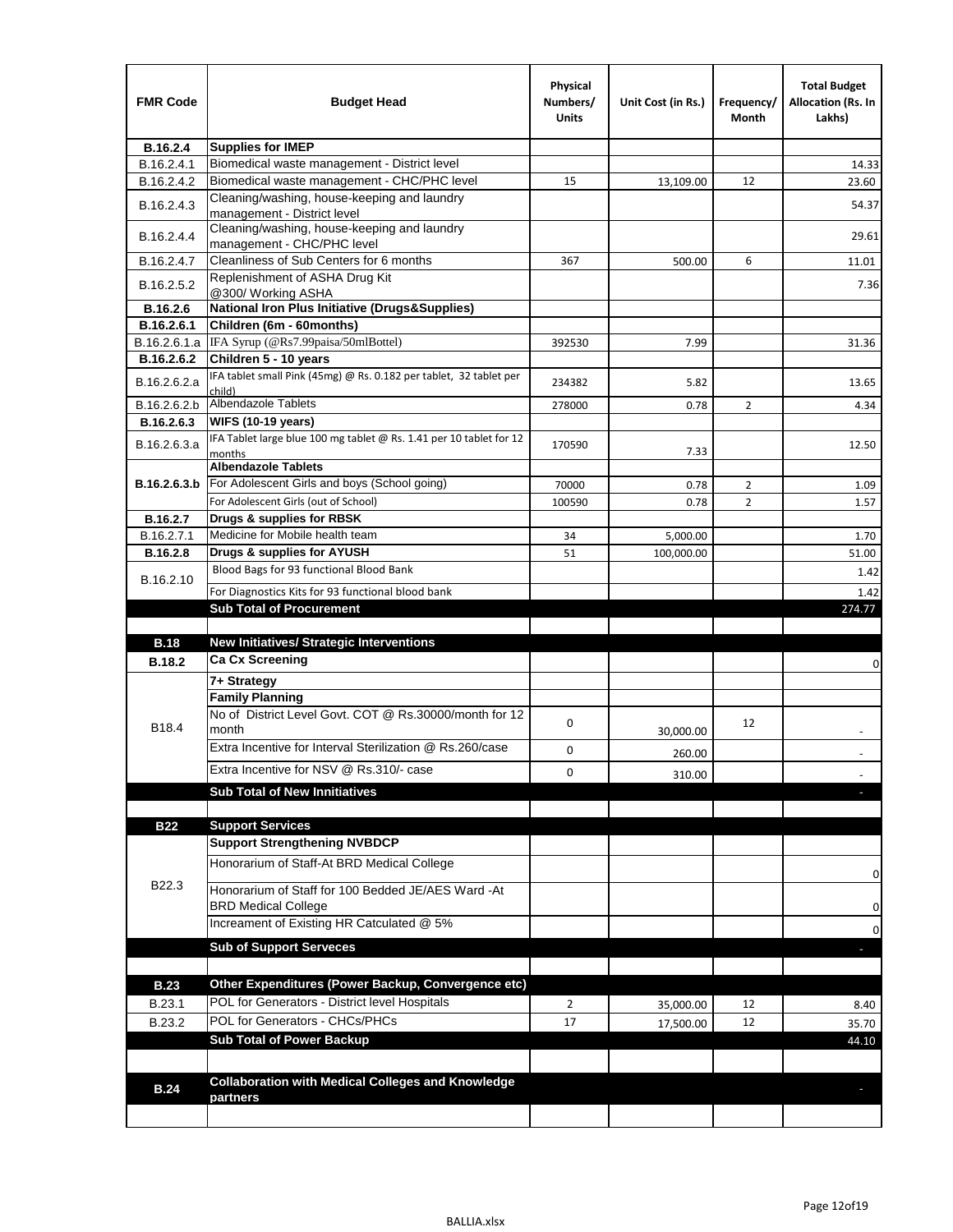| <b>FMR Code</b> | <b>Budget Head</b>                                                                                    | Physical<br>Numbers/<br><b>Units</b> | Unit Cost (in Rs.) | Frequency/<br>Month | <b>Total Budget</b><br>Allocation (Rs. In<br>Lakhs) |
|-----------------|-------------------------------------------------------------------------------------------------------|--------------------------------------|--------------------|---------------------|-----------------------------------------------------|
| <b>B.25</b>     | National Programme for Prevention and control of                                                      |                                      |                    |                     |                                                     |
| B.25.1          | deafness<br><b>Recurring Grant-in-aid</b>                                                             |                                      |                    |                     |                                                     |
| B.25.1.3        | <b>Manpower at District level</b>                                                                     |                                      |                    |                     |                                                     |
| B.25.1.3.a      | ENT Surgeon @Rs.80,000/-pm                                                                            | 0                                    |                    |                     |                                                     |
| B.25.1.3.b      | Audiologist@Rs.30,000/-pm                                                                             | 2.1                                  |                    |                     | 2.10                                                |
| B.25.1.3.c      | Audiometric Assistant@Rs.15,000/-pm                                                                   | 1.05                                 |                    |                     | 1.05                                                |
| B.25.1.3.d      | Instructor for Hearing Impaired Children @Rs.15,000/-pm                                               | 1.05                                 |                    |                     | 1.05                                                |
| B.25.2          | Non recurring Grant-in-aid                                                                            |                                      |                    |                     |                                                     |
| B.25.2.1        | Training@Rs.10 lakh/ Distt. for 7 level training                                                      | 4.75                                 |                    |                     | 4.75                                                |
| B.25.2.1.b      | District Hospital @Rs.20 lakh/Distt.                                                                  | 20                                   |                    |                     | 20.00                                               |
| B.25.2.1.c      | CHC/Sub-Divisional Hospital @Rs.50,000/- Kit                                                          | 2.21                                 |                    |                     | 2.21                                                |
| B.25.2.1.d      | PHC@RS.15,000/- kit                                                                                   | 12.2                                 |                    |                     | 12.20                                               |
|                 |                                                                                                       |                                      |                    |                     |                                                     |
|                 | National Programme for Prevention and control of<br>deafness                                          |                                      |                    |                     | 43.36                                               |
|                 |                                                                                                       |                                      |                    |                     |                                                     |
| <b>B.29</b>     | National Programme for Prevention and Control of                                                      |                                      |                    |                     |                                                     |
|                 | <b>Flurosis</b>                                                                                       |                                      |                    |                     |                                                     |
| B.29.2.1        | Honorarium of Consultant                                                                              | 0                                    | 40,000.00          | 6                   |                                                     |
|                 | Honorarium of Lab Technician                                                                          | 0                                    | 11,000.00          | 6                   |                                                     |
| B.29.2.2        | <b>Health Education and Publicity</b>                                                                 |                                      |                    |                     |                                                     |
|                 |                                                                                                       |                                      |                    |                     |                                                     |
| B.29.2.4        | Medical Management including treatment Surgery and<br>rehab-supplumetation of vitamins & minrals      |                                      |                    |                     |                                                     |
|                 |                                                                                                       |                                      |                    |                     |                                                     |
|                 | <b>Sub Total of Flurisis</b>                                                                          |                                      |                    |                     | ь                                                   |
|                 |                                                                                                       |                                      |                    |                     |                                                     |
|                 | <b>Total of Mission Flexipool</b>                                                                     |                                      |                    |                     | 1,473.88                                            |
|                 |                                                                                                       |                                      |                    |                     |                                                     |
| C               | <b>IMMUNISATION</b>                                                                                   |                                      |                    |                     |                                                     |
| C.1             | RI strengthening project (Review meeting, Mobility                                                    |                                      |                    |                     |                                                     |
|                 | support, Outreach services etc)                                                                       |                                      |                    |                     |                                                     |
| C.1.a           | Mobility Support for supervision for distict level officers.                                          | $\mathbf{1}$                         | 250,000.00         |                     | 2.50                                                |
| C.1.c           | Printing and dissemination of Immunization cards, tally                                               | 103603                               | 10.00              |                     | 10.36                                               |
|                 | sheets, monitoring forms etc.<br>Quarterly review meetings exclusive for RI at district level         |                                      |                    |                     |                                                     |
| C.1.e           | with Block MOs, CDPO, and other stake holders                                                         | 68                                   | 500.00             |                     | 0.34                                                |
| C.1.f           | Quarterly review meetings exclusive for RI at block                                                   | 11676                                | 75.00              |                     | 8.76                                                |
|                 | Focus on slum & underserved areas in urban                                                            |                                      |                    |                     |                                                     |
| C.1.g           | areas/alternative vaccinator for slums (only where regular                                            | 60                                   | 2,100.00           |                     | 1.27                                                |
|                 | ANM under NUHM not engaged) Rs. 450/- per session for<br>4 session and Rs. 300/- contingency.         |                                      |                    |                     |                                                     |
|                 | Mobilization of children through ASHA or other mobilizers                                             |                                      |                    |                     |                                                     |
| C.1.h           |                                                                                                       | 35136                                | 150.00             |                     | 52.70                                               |
| C.1.i           | Alternative vaccine delivery in hard to reach areas                                                   | 7028                                 | 150.00             |                     | 10.54                                               |
| $C.1$ .j        | Alternative Vaccine Deliery in other areas                                                            | 28108                                | 75.00              |                     | 21.08                                               |
| C.1.k           | To develop microplan at sub-centre level<br>For consolidation of micro plans at block level/PHC @ Rs. | 366                                  | 100.00             |                     | 0.37                                                |
| C.1.1           | 1000/- and District level @ Rs.2000/-                                                                 |                                      |                    |                     | 0.19                                                |
| C.1.m           | POL for vaccine delivery from State to district and from                                              | $\mathbf{1}$                         |                    |                     | 1.50                                                |
|                 | district to PHC/CHCs<br>Consumables for computer including provision for internet                     |                                      | 150,000.00         |                     |                                                     |
| C.1.n           | access                                                                                                | $\mathbf{1}$                         | 400.00             | 12                  | 0.05                                                |
| C.1.o           | Red/Black plastic bags etc.                                                                           | 35136                                | 6.00               |                     | 2.11                                                |
| C.1.p           | Hub Cutter/Bleach/Hypochlorite solution/ Twin bucket @                                                | 22                                   | 1,200.00           |                     | 0.26                                                |
|                 | Rs. 1200/- for 2 Buckets<br><b>Safety Pits</b>                                                        | 17                                   | 5,250.00           |                     | 0.89                                                |
| C.1.q           | <b>State specific requirement</b>                                                                     |                                      |                    |                     |                                                     |
|                 |                                                                                                       |                                      |                    |                     |                                                     |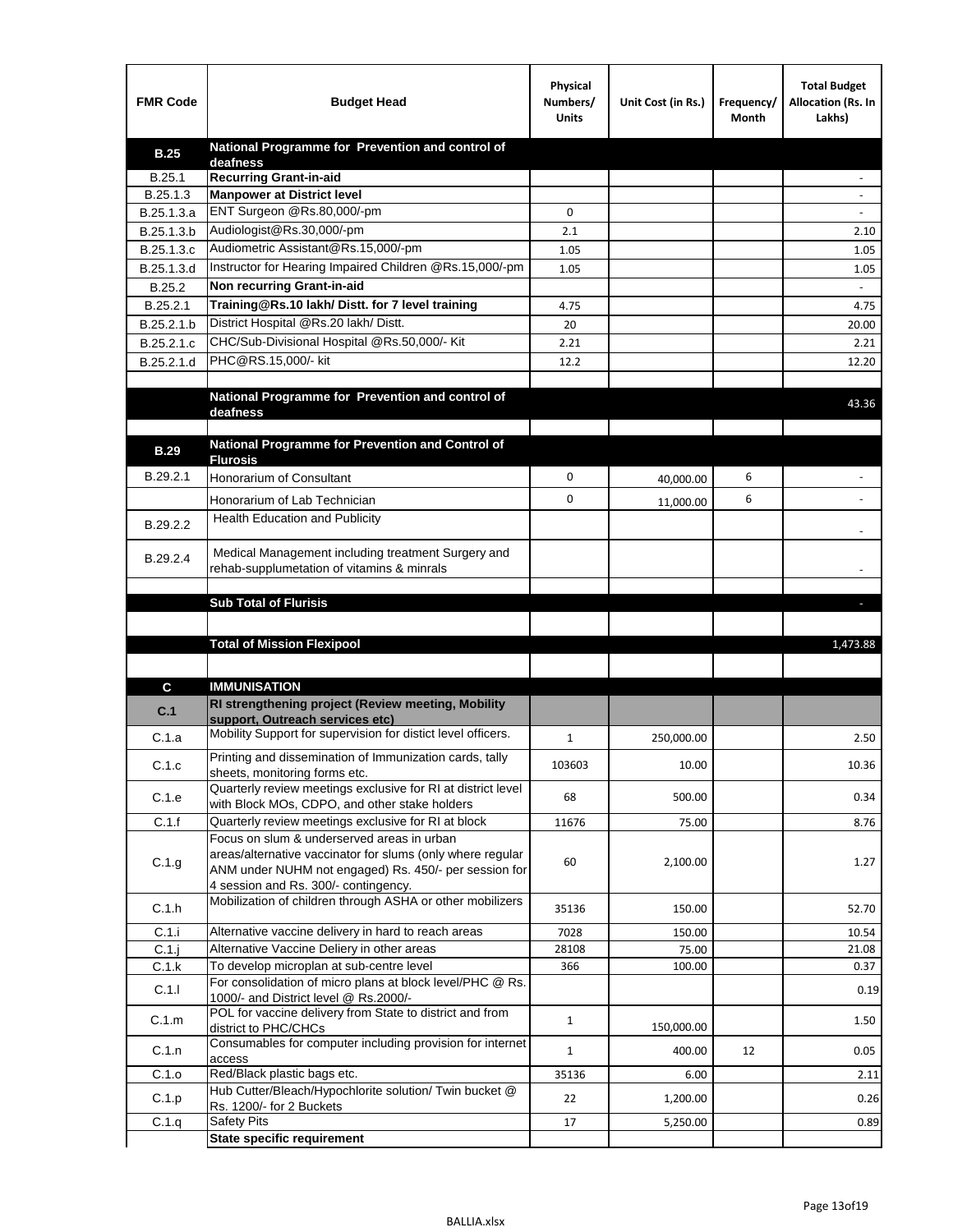| <b>FMR Code</b> | <b>Budget Head</b>                                                                                                                                                              | Physical<br>Numbers/<br><b>Units</b> | Unit Cost (in Rs.) | Frequency/<br>Month | <b>Total Budget</b><br><b>Allocation (Rs. In</b><br>Lakhs) |
|-----------------|---------------------------------------------------------------------------------------------------------------------------------------------------------------------------------|--------------------------------------|--------------------|---------------------|------------------------------------------------------------|
|                 | Funds for annual maintenance operation of WIC/WIF at<br>state and division level                                                                                                | $\mathbf 0$                          | 40,000.00          |                     | 0.00                                                       |
|                 | Electricity bill for WIC/WIF at state and division level                                                                                                                        | $\mathbf 0$                          | 100,000.00         |                     | 0.00                                                       |
| C.1.r           | POL for generators & operational expenses at divisional                                                                                                                         | $\mathbf 0$                          |                    |                     |                                                            |
|                 | vaccine storage and state vaccine store                                                                                                                                         |                                      | 200,000.00         |                     | 0.00                                                       |
|                 | POL for generators & operational expenses at district<br>level vaccine storage points and other cold chain points                                                               | $\mathbf{1}$                         | 120,000.00         |                     | 1.20                                                       |
|                 | <b>AEFI Kits</b>                                                                                                                                                                |                                      |                    |                     | 0.20                                                       |
| C.1.s           | Teeka Express Operational Cost                                                                                                                                                  |                                      |                    |                     |                                                            |
| C.2             | <b>Salary of Contractual Staffs</b>                                                                                                                                             |                                      |                    |                     |                                                            |
| C.2.2           | Honorarium for Computer Assistants support for District<br>level                                                                                                                | $\mathbf{1}$                         | 12,127.00          | 12                  | 1.46                                                       |
| C.3             | <b>Training under Immunisation</b>                                                                                                                                              |                                      |                    |                     |                                                            |
|                 | District level Orientation training including Hep B, Measles                                                                                                                    |                                      |                    |                     |                                                            |
| C.3.1           | & JE(wherever required) for 2 days ANM, Multi Purpose<br>Health Worker (Male), LHV, Health Assistant<br>(Male/Female), Nurse MidWives, BEEs & other staff (as<br>per RCH norms) | 4                                    | 46,200.00          |                     | 1.85                                                       |
| C.3.2           | Three day training including Hep B, Measles & JE<br>(wherever required) of Medical Officers of RI using<br>revised MO training module)                                          | $\mathbf 0$                          | 65,600.00          |                     | 0.00                                                       |
| C.3.4           | Two days cold chain handlers training for block level cold<br>chain hadlers by State and district cold chain officers                                                           | 0.00                                 |                    |                     | 0.31                                                       |
| C.3.5           | One day training of block level data handlers by DIOs and<br>District cold chain officer                                                                                        | 18                                   | 500.00             |                     | 0.09                                                       |
|                 | <b>Cold chain maintenance</b>                                                                                                                                                   |                                      |                    |                     |                                                            |
|                 | Cold chain maintenance for CHC/PHC @ Rs. 750/- per                                                                                                                              | 20                                   |                    |                     | 0.15                                                       |
| C.4             | unit                                                                                                                                                                            |                                      | 750.00             |                     |                                                            |
|                 | Cold chain maintenance for District level @ Rs. 15000/-<br>per district                                                                                                         | $\mathbf{1}$                         | 15,000.00          |                     | 0.15                                                       |
| C.5             | <b>ASHA Incentive</b>                                                                                                                                                           | 69416                                | 150                |                     | 104.124                                                    |
|                 | Mobility support for outreach areas for 25 disdtricts                                                                                                                           |                                      |                    |                     |                                                            |
|                 | Mobility support for HRG/ construction sites                                                                                                                                    |                                      |                    |                     |                                                            |
|                 | Sub Total of RI                                                                                                                                                                 |                                      |                    |                     | 222.4467                                                   |
|                 | <b>National Iodine Deficiency Disorders Control</b>                                                                                                                             |                                      |                    |                     |                                                            |
| D               | Programme (NIDDCP)                                                                                                                                                              |                                      |                    |                     |                                                            |
| D.3             | <b>Health Education and Publicity</b>                                                                                                                                           |                                      |                    |                     | 0.10                                                       |
|                 |                                                                                                                                                                                 |                                      |                    |                     |                                                            |
|                 | <b>GRAND TOTAL (A+B+C+D)</b>                                                                                                                                                    |                                      |                    |                     | 4,456.94                                                   |
|                 | <b>National Disease Control Programme (NDCP)</b>                                                                                                                                |                                      |                    |                     |                                                            |
|                 |                                                                                                                                                                                 |                                      |                    |                     |                                                            |
|                 | <b>INTEGRATED DISEASE SURVEILLANCE</b>                                                                                                                                          |                                      |                    |                     |                                                            |
| Е               | <b>PROGRAMME (IDSP)</b>                                                                                                                                                         |                                      |                    |                     |                                                            |
| E.1             | <b>REMUNERATION FOR CONTRACTUAL HUMAN</b>                                                                                                                                       |                                      |                    |                     |                                                            |
| E.1.9           | <b>RESOURCE</b><br>District Epidemiologists                                                                                                                                     |                                      |                    |                     | 1.65                                                       |
| E.1.10          | District Microbiologist at District labs                                                                                                                                        |                                      |                    |                     |                                                            |
| E.1.11          | District Data Manager                                                                                                                                                           |                                      |                    |                     | 2.69                                                       |
| E.1.12          | Data Entry Operator*                                                                                                                                                            |                                      |                    |                     | 1.51                                                       |
| E.1.13          | Others if any (pl specify)                                                                                                                                                      |                                      |                    |                     | $\omega$                                                   |
| E.2             | <b>TRAINING</b>                                                                                                                                                                 |                                      |                    |                     |                                                            |
|                 | Training at State/District Level (1 batch = 20<br>participants)                                                                                                                 |                                      |                    |                     |                                                            |
| E.2.3           | Hospital Pharmacists/Nurses Training (1 day)                                                                                                                                    |                                      |                    |                     |                                                            |
| E.3             | <b>LABORATORY SUPPORT</b>                                                                                                                                                       |                                      |                    |                     |                                                            |
|                 | <b>District Public Health Laboratory Strengthening</b>                                                                                                                          |                                      |                    |                     |                                                            |
|                 |                                                                                                                                                                                 |                                      |                    |                     |                                                            |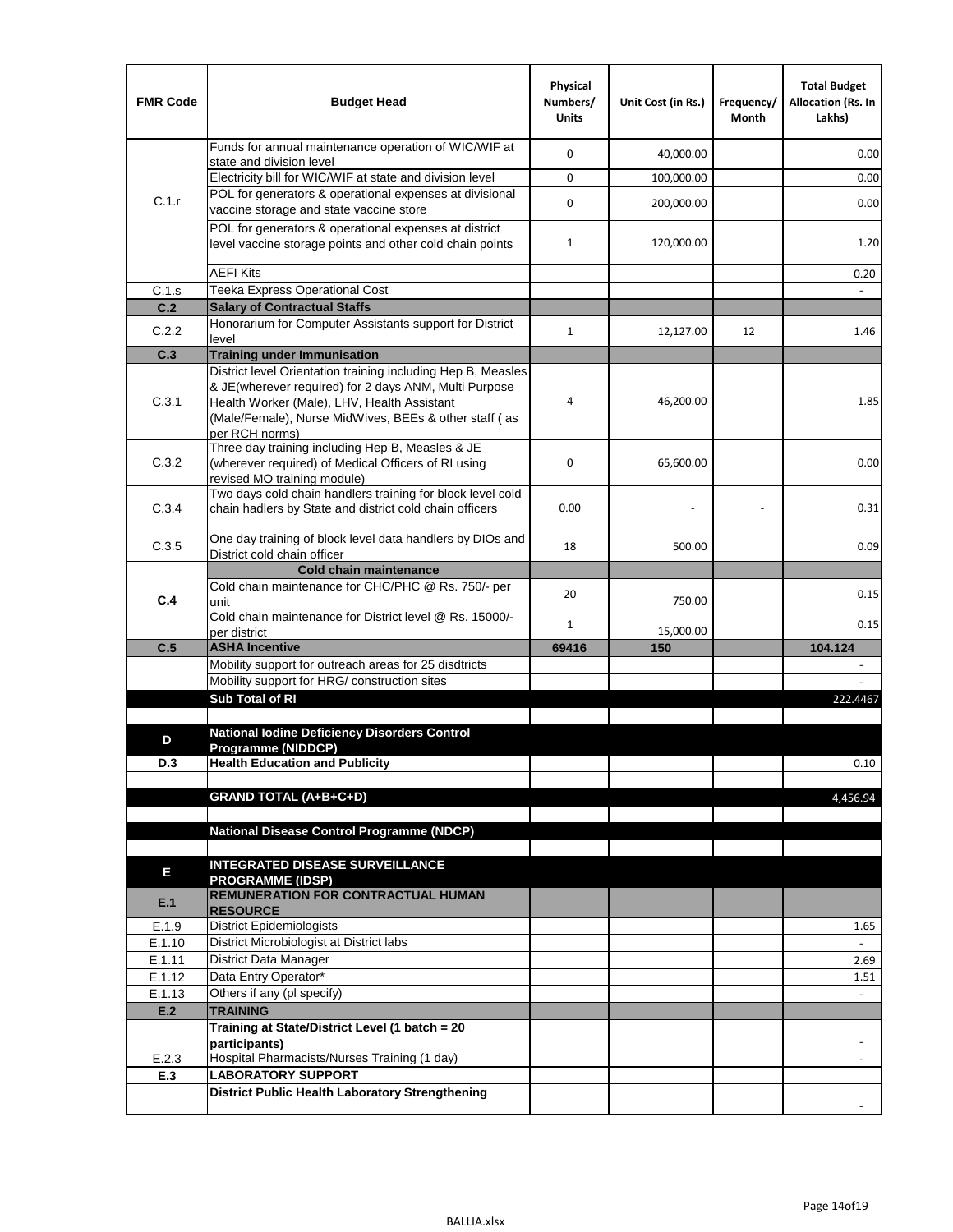| <b>FMR Code</b>       | <b>Budget Head</b>                                                                                                                                                                                                                                | Physical<br>Numbers/<br><b>Units</b> | Unit Cost (in Rs.) | Frequency/<br><b>Month</b> | <b>Total Budget</b><br>Allocation (Rs. In<br>Lakhs) |
|-----------------------|---------------------------------------------------------------------------------------------------------------------------------------------------------------------------------------------------------------------------------------------------|--------------------------------------|--------------------|----------------------------|-----------------------------------------------------|
| E.3.5                 | Expenses on account of consumables, operating<br>expenses, office expenses, transport of samples,<br>miscellaneous etc.                                                                                                                           |                                      |                    |                            |                                                     |
| E.4                   | <b>OPERATIONAL COSTS</b>                                                                                                                                                                                                                          |                                      |                    |                            |                                                     |
| E.4.1                 | MOBILITY: Travel Cost, POL, mobility cost at SSU & DSU<br>on need basis                                                                                                                                                                           |                                      |                    |                            | 0.40                                                |
| E.4.2                 | Office expenses on telephone, fax, Broadband Expenses,<br>Weekly Alert Bulletin/Annual Disease Surveillance report,<br>minor repairs and AMC of IT/office equipment supplied<br>under IDSP, Meetings and other miscellenious<br>expenditures etc. |                                      |                    |                            | 1.65                                                |
|                       | Sub Total of IDSP                                                                                                                                                                                                                                 |                                      |                    |                            | 7.90                                                |
|                       |                                                                                                                                                                                                                                                   |                                      |                    |                            |                                                     |
| F                     | <b>NVBDCP</b>                                                                                                                                                                                                                                     |                                      |                    |                            |                                                     |
|                       |                                                                                                                                                                                                                                                   |                                      |                    |                            |                                                     |
| F.1.1<br>F.1.1.a      | Malaria<br><b>Contractual Payments</b>                                                                                                                                                                                                            |                                      |                    |                            |                                                     |
| F.1.1.a.i             | <b>MPW</b> contractual                                                                                                                                                                                                                            |                                      |                    |                            |                                                     |
|                       | District VBD Consultant 18 nos. (Non-Project States) @ Rs                                                                                                                                                                                         |                                      |                    |                            |                                                     |
| F.1.1.a.iv            | 22895 pm.for 6 months (Rs 1.37 lakhs per consulatant per<br>year)                                                                                                                                                                                 |                                      |                    |                            | $\blacksquare$                                      |
| F.1.1.a.vii           | VBD Consultant 1 no. (preferably entomologist) @ Rs 22500                                                                                                                                                                                         |                                      |                    |                            |                                                     |
|                       | p.m. for 6 months                                                                                                                                                                                                                                 |                                      |                    |                            |                                                     |
| F.1.1.b               | <b>ASHA Incentive</b>                                                                                                                                                                                                                             |                                      |                    |                            | 0.20                                                |
| F.1.1.c               | <b>Operational Cost</b>                                                                                                                                                                                                                           |                                      |                    |                            | $\overline{\phantom{a}}$                            |
| F.1.1.c.ii<br>F.1.1.e | Operational cost for IRS<br>IEC/BCC                                                                                                                                                                                                               |                                      |                    |                            | 0.10<br>0.85                                        |
| F.1.1.f               | PPP / NGO and Intersectoral Convergence                                                                                                                                                                                                           |                                      |                    |                            | $\mathbf{r}$                                        |
| F.1.1.g               | <b>Training / Capacity Building</b>                                                                                                                                                                                                               |                                      |                    |                            | 1.10                                                |
| F.1.1.h               | <b>Zonal Entomological units</b>                                                                                                                                                                                                                  |                                      |                    |                            |                                                     |
|                       |                                                                                                                                                                                                                                                   |                                      |                    |                            |                                                     |
|                       | <b>Sub total of Malaria</b>                                                                                                                                                                                                                       |                                      |                    |                            | 2.25                                                |
|                       |                                                                                                                                                                                                                                                   |                                      |                    |                            |                                                     |
| F.1.2<br>F.1.2.a      | Dengue & Chikungunya<br>Strengthening surveillance (As per GOI approval)                                                                                                                                                                          |                                      |                    |                            |                                                     |
| F.1.2.a(i)            | Apex Referral Labs recurrent                                                                                                                                                                                                                      |                                      |                    |                            | $\overline{\phantom{a}}$                            |
| F.1.2.a(ii)           | Sentinel surveillance Hospital recurrent                                                                                                                                                                                                          |                                      |                    |                            |                                                     |
|                       | Vector Control, environmental management & fogging                                                                                                                                                                                                |                                      |                    |                            |                                                     |
| F.1.2.f               | machine                                                                                                                                                                                                                                           |                                      |                    |                            |                                                     |
|                       | Dengue & Chikungunya                                                                                                                                                                                                                              |                                      |                    |                            |                                                     |
|                       |                                                                                                                                                                                                                                                   |                                      |                    |                            |                                                     |
| F.1.4                 | <b>Lymphatic Filariasis</b><br>State Task Force, State Technical Advisory Committee meeting,                                                                                                                                                      |                                      |                    |                            |                                                     |
|                       | printing of forms/registers, mobility support, district                                                                                                                                                                                           |                                      |                    |                            |                                                     |
|                       | coordination meeting, sensitization of media etc., morbidity                                                                                                                                                                                      |                                      |                    |                            |                                                     |
| F.1.4.a               | management, monitoring & supervision and mobility support                                                                                                                                                                                         |                                      |                    |                            |                                                     |
|                       | for Rapid Response Team and contingency support<br>(16)                                                                                                                                                                                           |                                      |                    |                            |                                                     |
|                       | districts only)                                                                                                                                                                                                                                   |                                      |                    |                            |                                                     |
| F.1.4.b               | Microfilaria Survey (16 districts only)                                                                                                                                                                                                           |                                      |                    |                            |                                                     |
| F.1.4.c               | Monitoring & Evaluation (Post MDA assessment by medical<br>colleges (Govt. & private)/ICMR institutions ) (16 districts only)                                                                                                                     |                                      |                    |                            |                                                     |
|                       |                                                                                                                                                                                                                                                   |                                      |                    |                            |                                                     |
| F.1.4.d               | Training/sensitization of district level officers on ELF and drug<br>distributors including peripheral health workers(16 districts                                                                                                                |                                      |                    |                            |                                                     |
|                       | only)                                                                                                                                                                                                                                             |                                      |                    |                            |                                                     |
|                       | Specific IEC/BCC at state, district, PHC, Sub-centre and village                                                                                                                                                                                  |                                      |                    |                            |                                                     |
|                       | level including VHSC/GKs for community mobilization efforts to                                                                                                                                                                                    |                                      |                    |                            |                                                     |
| F.1.4.e               | realize the desired drug compliance of 85% during MDA (16                                                                                                                                                                                         |                                      |                    |                            |                                                     |
|                       | districts only)                                                                                                                                                                                                                                   |                                      |                    |                            |                                                     |
| F.1.4.f               | Honorarium for Drug Distribution including ASHAs and                                                                                                                                                                                              |                                      |                    |                            |                                                     |
|                       | supervisors involved in MDA<br>(16 districts only)                                                                                                                                                                                                |                                      |                    |                            |                                                     |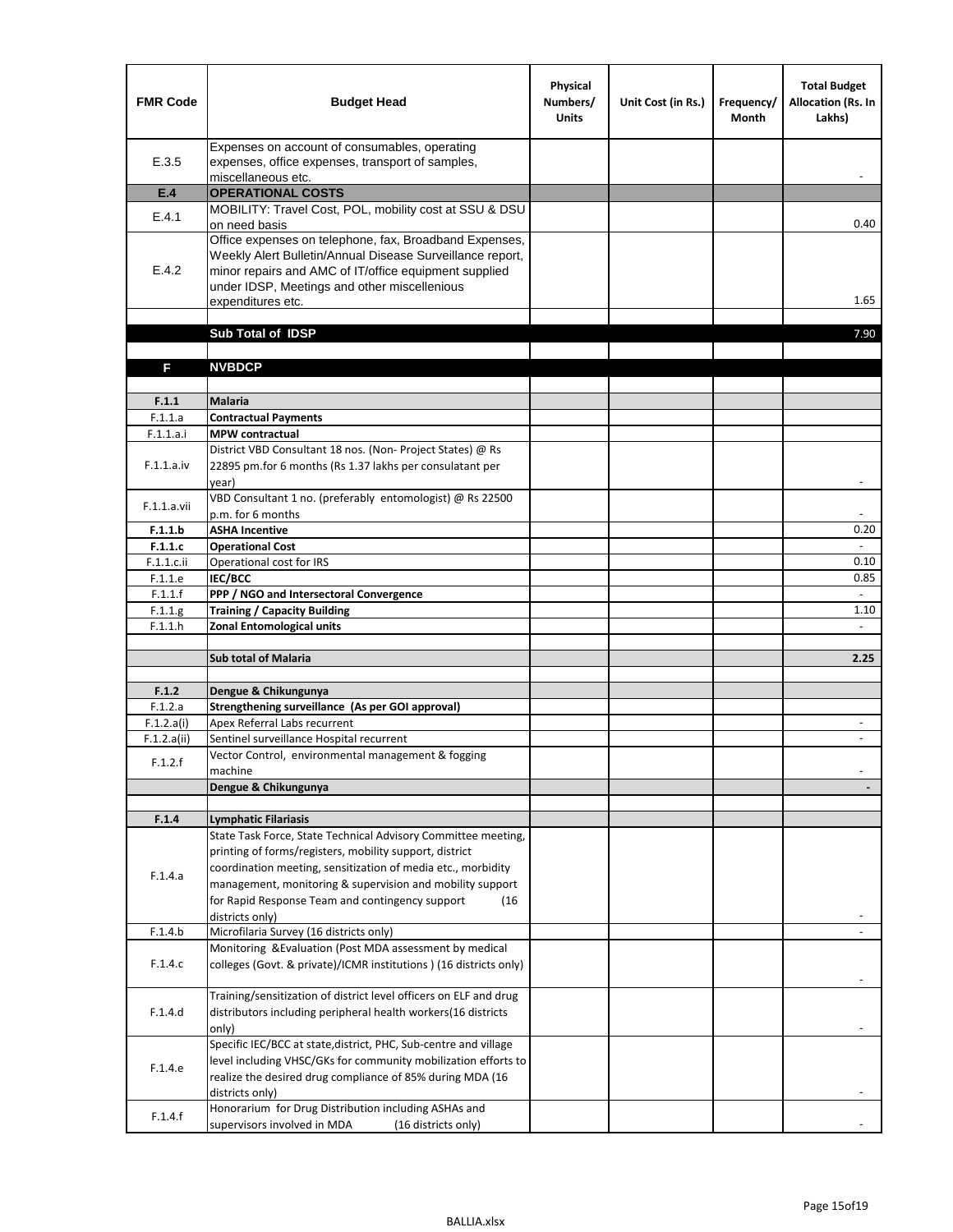| <b>FMR Code</b> | <b>Budget Head</b>                                                                                                                         | Physical<br>Numbers/<br><b>Units</b> | Unit Cost (in Rs.) | Frequency/<br>Month | <b>Total Budget</b><br><b>Allocation (Rs. In</b><br>Lakhs) |
|-----------------|--------------------------------------------------------------------------------------------------------------------------------------------|--------------------------------------|--------------------|---------------------|------------------------------------------------------------|
| F.1.4.g.        | Verification and validation for stoppage of MDA in LF endemic<br>districts (17 Districts)                                                  |                                      |                    |                     |                                                            |
| F.1.4.g.i       | a) Additional MF Survey                                                                                                                    |                                      |                    |                     |                                                            |
| F.1.4.g.ii      | b) ICT Survey                                                                                                                              |                                      |                    |                     |                                                            |
| $F.1.4.g.$ iii  | c) ICT Cost                                                                                                                                |                                      |                    |                     |                                                            |
| F.1.4.h         | Verification of LF endemicity in non-endemic districts (24<br>Districts)                                                                   |                                      |                    |                     |                                                            |
| F.1.4.h.i       | a) Lymphoedema & Hydrocele Survey                                                                                                          |                                      |                    |                     | 0.20                                                       |
|                 | <b>Lymphatic Filariasis</b>                                                                                                                |                                      |                    |                     | 0.20                                                       |
|                 |                                                                                                                                            |                                      |                    |                     |                                                            |
| F.1.5           | Kala-azar                                                                                                                                  |                                      |                    |                     |                                                            |
| F.1.5           | Case search/ Camp Approach                                                                                                                 |                                      |                    |                     | $\overline{\phantom{a}}$                                   |
| F.1.5.a         | Spray Pumps & accessories                                                                                                                  |                                      |                    |                     | $\overline{\phantom{a}}$                                   |
| F.1.5.b         | Operational cost for spray including spray wages                                                                                           |                                      |                    |                     |                                                            |
| F.1.5.c         | Mobility/POL/supervision                                                                                                                   |                                      |                    |                     | $\blacksquare$                                             |
| F.1.5.d         | Monitoring & Evaluation                                                                                                                    |                                      |                    |                     |                                                            |
| F.1.5.e         | Training for spraying                                                                                                                      |                                      |                    |                     | $\overline{\phantom{a}}$                                   |
| F.1.5.f         | IEC/BCC/Advocacy                                                                                                                           |                                      |                    |                     |                                                            |
| F.1.5.g         | Incentive to ASHA                                                                                                                          |                                      |                    |                     | $\overline{\phantom{a}}$                                   |
| F.1.5.h         | Loss of Wages                                                                                                                              |                                      |                    |                     | $\overline{\phantom{a}}$                                   |
| F.1.5.i         | Free Diet                                                                                                                                  |                                      |                    |                     |                                                            |
|                 | Kala-azar                                                                                                                                  |                                      |                    |                     |                                                            |
|                 |                                                                                                                                            |                                      |                    |                     |                                                            |
| F.6             | Cash grant for decentralized commodities                                                                                                   |                                      |                    |                     | 5.00                                                       |
|                 |                                                                                                                                            |                                      |                    |                     |                                                            |
|                 | <b>Sub Total of NVB DCP</b>                                                                                                                |                                      |                    |                     | 7.45                                                       |
| G               | <b>NLEP</b>                                                                                                                                |                                      |                    |                     |                                                            |
| G 1.            | Improved early case detection                                                                                                              |                                      |                    |                     |                                                            |
| G 1.1           | Incentive to ASHA                                                                                                                          |                                      |                    |                     |                                                            |
|                 | Incentive for Case detection by ASHA/AWW/Volunteers                                                                                        | 334                                  |                    |                     |                                                            |
|                 | etc.diagnosis @ Rs. 250 per case                                                                                                           |                                      | 250.00             |                     | 0.84                                                       |
|                 | Incentive for timely cure of MB cases @ Rs. 600 per case                                                                                   | 27                                   | 600.00             |                     | 0.16                                                       |
|                 | Incentive for timely cure of PB cases @ Rs. 400 per case                                                                                   | 40                                   | 400.00             |                     | 0.16                                                       |
| G1.1 a          | Sensitization of ASHA                                                                                                                      | 500                                  | 100.00             |                     | 0.50                                                       |
| G <sub>2</sub>  | Improved case management                                                                                                                   |                                      |                    |                     |                                                            |
|                 | DPMR Services, (MCR footwear, Aids and appliances,<br>Welfare allowance to BPL patients for RCS, Support<br>to govt. institutions for RCS) |                                      |                    |                     |                                                            |
|                 | Cost of MCR / Protective footwear@ Rs.300/-                                                                                                | 250                                  | 300.00             |                     | 0.75                                                       |
| G 2.1           | Amount for Aids/ appliances/ self care kits/ patient welfare<br>items etc.                                                                 |                                      |                    |                     | 0.17                                                       |
|                 | Patients for RCS to be paid welfare allowance @ Rs. 8000/-                                                                                 | 0                                    | 8,000.00           |                     |                                                            |
|                 | No. of RCS to be paid for as Support to govt. institutions for<br>RCS @5000/-                                                              | 0                                    | 5,000.00           |                     |                                                            |
| G 2.2           | Urban L:eprosy Control, (Mega city - 0, Medium city (1) -<br>3 , Med. City (2)-1 Township -19)                                             |                                      |                    |                     | 1.14                                                       |
| G 2.3           | <b>Material &amp; Supplies</b>                                                                                                             |                                      |                    |                     | $\overline{\phantom{a}}$                                   |
|                 | Supportive drugs                                                                                                                           |                                      |                    |                     | 0.75                                                       |
| G 2.3.i         | Lab. reagents & equipments                                                                                                                 |                                      |                    |                     | 0.05                                                       |
|                 | Printing works                                                                                                                             |                                      |                    |                     | 0.20                                                       |
| G <sub>3</sub>  | <b>Stigma Reduced</b>                                                                                                                      |                                      |                    |                     |                                                            |
|                 | Mass media, Outdoor media, Rural media, Advocacy                                                                                           |                                      |                    |                     |                                                            |
| G 3.1           | media                                                                                                                                      |                                      |                    |                     | 0.98                                                       |
| G 5.            | Monitoring, Supervision and Evaluation System<br>improved                                                                                  |                                      |                    |                     |                                                            |
| G 5.1           | <b>Travel Cost and Review Meeting</b>                                                                                                      |                                      |                    |                     |                                                            |
| G 5.1.ii        | travel expenses - Contractual Staff at District level                                                                                      |                                      |                    |                     | 0.55                                                       |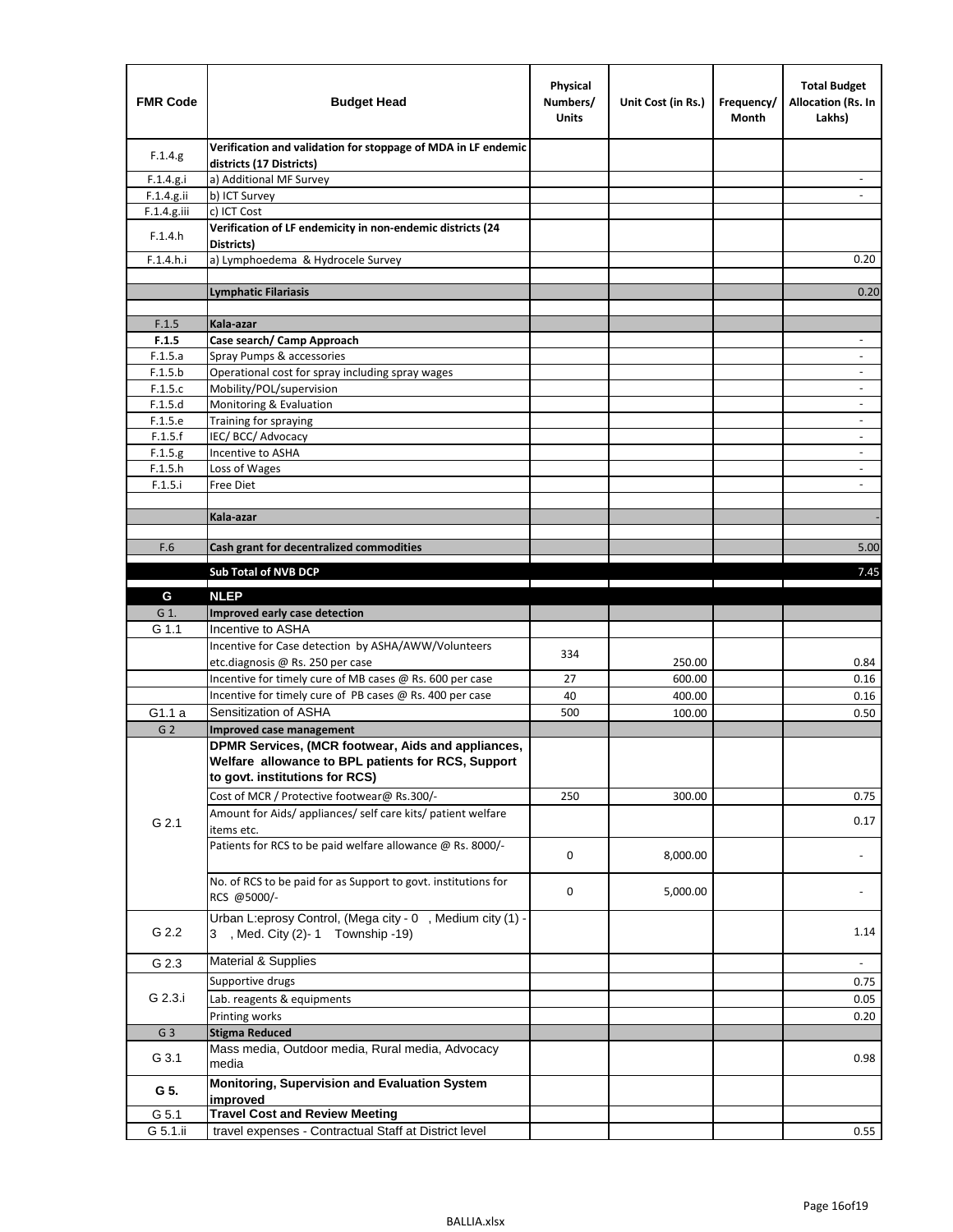| <b>FMR Code</b> | <b>Budget Head</b>                                                                                              | Physical<br>Numbers/<br><b>Units</b> | Unit Cost (in Rs.) | Frequency/<br>Month | <b>Total Budget</b><br>Allocation (Rs. In<br>Lakhs) |
|-----------------|-----------------------------------------------------------------------------------------------------------------|--------------------------------------|--------------------|---------------------|-----------------------------------------------------|
| G 5.2           | <b>Office Operation &amp; Maintenance</b>                                                                       |                                      |                    |                     |                                                     |
| G 5.2.i         | Office operation - State Cell                                                                                   |                                      |                    |                     |                                                     |
| G 5.2.ii        | Office operation - District Cell                                                                                |                                      |                    |                     | 0.35                                                |
| G 5.2 .iii      | Office equipment maint. State                                                                                   |                                      |                    |                     |                                                     |
| G 5.4           | <b>Vehicle Hiring and POL</b>                                                                                   |                                      |                    |                     |                                                     |
| G 5.4.ii        | <b>District Cell</b>                                                                                            |                                      |                    |                     | 0.30                                                |
| G 6.2           | <b>Contractual Staff at Disrrict &amp; block level</b>                                                          |                                      |                    |                     |                                                     |
|                 | <b>District Leprosy Consultant</b>                                                                              | $\mathbf{1}$                         | 33,000.00          | 12                  | 3.96                                                |
| G 6.2.ii        | Physio Therapist                                                                                                | $\mathbf{1}$                         | 27,500.00          | 12                  | 3.30                                                |
|                 | Contractual Staff Para Medical Worker, (PMW @ 17600pm)                                                          | 13                                   | 17,600.00          | 12                  | 27.46                                               |
| G 7.            | <b>Others</b>                                                                                                   |                                      |                    |                     |                                                     |
| G 7.1           | Travel expenses for regular staff for specific programme /<br>training need, awards etc                         |                                      |                    |                     | 0.16                                                |
|                 | HR increment calculated $@$ 5% for above approvals                                                              |                                      |                    |                     | 1.74                                                |
|                 | Sub Total NLEP                                                                                                  |                                      |                    |                     | 43.51                                               |
|                 |                                                                                                                 |                                      |                    |                     |                                                     |
| н               | <b>RNTCP</b>                                                                                                    |                                      |                    |                     |                                                     |
| H.1             | Civil Works                                                                                                     |                                      |                    |                     | 3.75                                                |
| H.2             | Laboratory Materials                                                                                            |                                      |                    |                     | 10.73                                               |
| H.3             | Honorarium/Counselling Charges                                                                                  |                                      |                    |                     | 34.17                                               |
| H.4             | <b>ACSM</b>                                                                                                     |                                      |                    |                     | 5.70                                                |
| H.5             | <b>Equipment Maintenance</b>                                                                                    |                                      |                    |                     | 0.47                                                |
| H.6             | Training                                                                                                        |                                      |                    |                     | 6.18                                                |
| H.7             | Vehicle Operation(POL & Manitainance)                                                                           |                                      |                    |                     | 9.90                                                |
| H.8             | Vehicle hiring                                                                                                  |                                      |                    |                     | 13.33                                               |
| H.9             | Public Private Mix(PP/NGO Support)                                                                              |                                      |                    |                     | 11.37                                               |
| H.10            | <b>Medical Colleges</b>                                                                                         |                                      |                    |                     |                                                     |
| H.11            | Office Operation (Miscellaneous)                                                                                |                                      |                    |                     | 3.26                                                |
| H.12            | <b>Contractual Services</b>                                                                                     |                                      |                    |                     | 115.94                                              |
| H.13            | Printing                                                                                                        |                                      |                    |                     | 2.74                                                |
| H.15            | Procurement of Drugs                                                                                            |                                      |                    |                     | 1.62                                                |
| H.16            | Procurement of Vehicles                                                                                         |                                      |                    |                     | $\omega$                                            |
| H.17            | Procurement of Equipments                                                                                       |                                      |                    |                     | 0.75                                                |
| H.18            | Patient Support & Transportation Charges                                                                        |                                      |                    |                     | 8.66                                                |
| H.19            | Supervision and Monitoring                                                                                      |                                      |                    |                     | 8.24                                                |
|                 | <b>Grand Total</b>                                                                                              |                                      |                    |                     | 236.80                                              |
|                 |                                                                                                                 |                                      |                    |                     |                                                     |
|                 | <b>Total of NDCP</b>                                                                                            |                                      |                    |                     | 295.66                                              |
|                 |                                                                                                                 |                                      |                    |                     |                                                     |
|                 |                                                                                                                 |                                      |                    |                     |                                                     |
|                 | Non Communicable Disease Control Programme (NCD)                                                                |                                      |                    |                     |                                                     |
| П               | National Programme for Control of Blindness (NPCB)                                                              |                                      |                    |                     | $\overline{\phantom{a}}$                            |
| 1.1             | <b>Recurring Grant-in aid</b>                                                                                   |                                      |                    |                     |                                                     |
|                 | Reimbursement for cataract operation for NGO and                                                                |                                      |                    |                     |                                                     |
| 1.1.1           | Private Practitioners as per NGO norms @Rs.1000/-                                                               |                                      |                    |                     | 16.05                                               |
| 1.1.1A          | Assistance for consumables/drugs/medicines to the<br>Govt./District Hospital for Cat sx etc.@ Rs.450/- per case |                                      |                    |                     | 5.84                                                |
| 1.1.2           | <b>Other Eye Diseases</b>                                                                                       |                                      |                    |                     |                                                     |
| 1.1.3           | Screening and free spectacles to school children @                                                              |                                      |                    |                     |                                                     |
|                 | Rs.275/- per case                                                                                               |                                      |                    |                     | 5.99                                                |
| 1.1.4           | Screening and free spectacles for near work to Old<br>Person (New component) @Rs.100/- per case                 |                                      |                    |                     | 1.62                                                |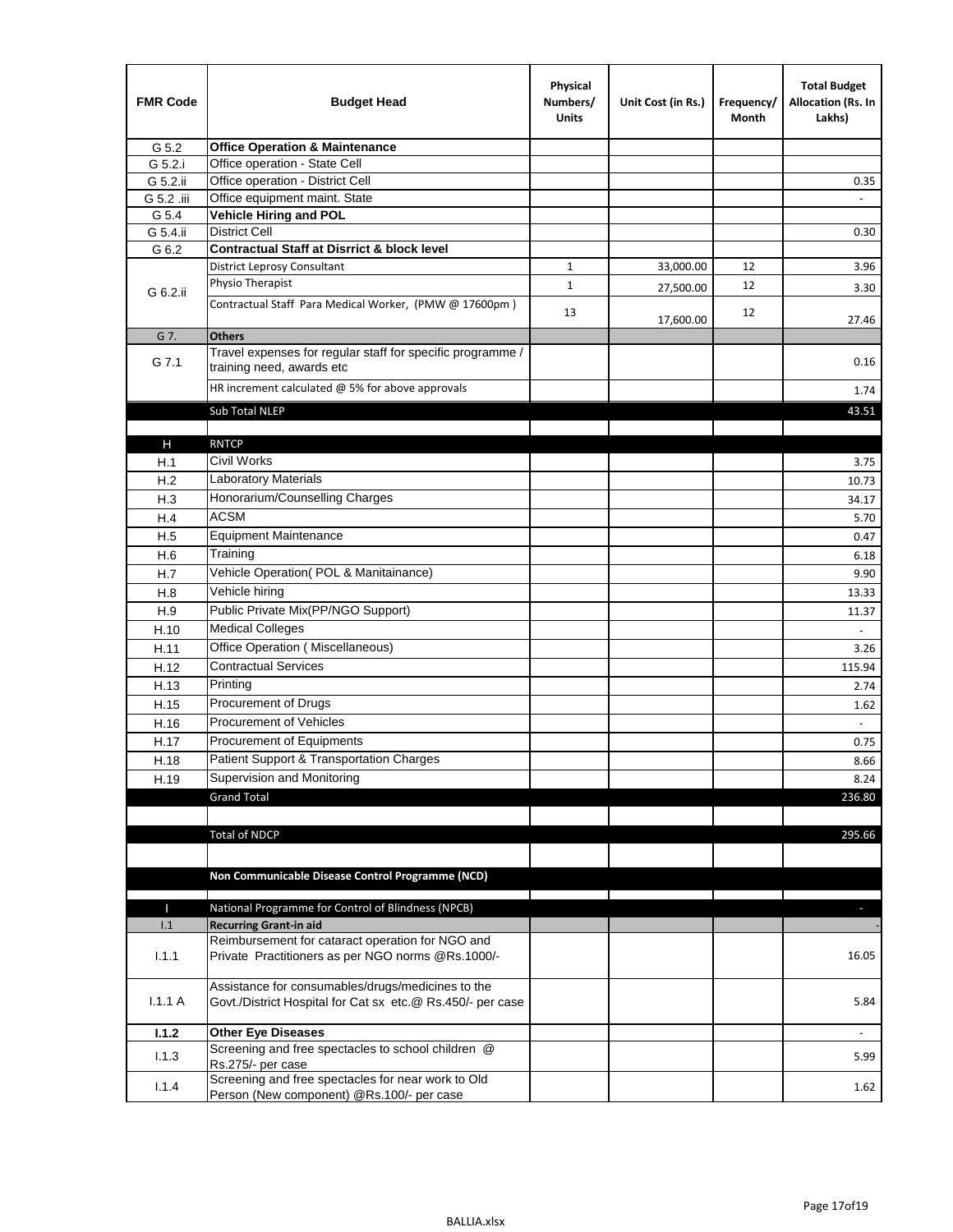| <b>FMR Code</b> | <b>Budget Head</b>                                                                                                                                      | Physical<br>Numbers/<br><b>Units</b> | Unit Cost (in Rs.) | Frequency/<br>Month | <b>Total Budget</b><br>Allocation (Rs. In<br>Lakhs) |
|-----------------|---------------------------------------------------------------------------------------------------------------------------------------------------------|--------------------------------------|--------------------|---------------------|-----------------------------------------------------|
| 1.1.5           | Recurring GIA to Eye Bank @ Rs.2000/- per pair(Eye<br>Bank will reimburse to Eye Donation Centre for eye<br>collected by them @ Rs.1000/- per pair)     |                                      |                    |                     |                                                     |
| 1.2             | Non Recurring Grant -in-Aid                                                                                                                             |                                      |                    |                     |                                                     |
| 1.2.2.          | Grant-in-aid for Sub Divisional Hospitals @ Rs.20 lakh                                                                                                  |                                      |                    |                     |                                                     |
| 1.2.3           | For Vision Centre (PHC) (Govt. + NGO) @ Rs.1 lakh                                                                                                       |                                      |                    |                     |                                                     |
| 1.2.4           | For Eye Bank Rs.25 lakh                                                                                                                                 |                                      |                    |                     | ÷.                                                  |
| 1.3             | <b>Contractual Man Power</b>                                                                                                                            |                                      |                    |                     |                                                     |
| 1.3.1           | Ophthalmic Surgeon@ Rs.60,000/- p.m.*                                                                                                                   |                                      |                    |                     | $\overline{\phantom{a}}$                            |
| 1.3.2           | Ophthalmic Assistant @ Rs.12,000/- p.m.*                                                                                                                |                                      |                    |                     |                                                     |
| 1.3.3           | Eye Donation Counsellors @ Rs.15000/- p.m.*                                                                                                             |                                      |                    |                     | $\overline{\phantom{a}}$                            |
| 1.3.4           | Data Entry Operator @Rs.8,000/- p.m. for district level                                                                                                 |                                      |                    |                     | 1.01                                                |
| 1.4             | Other activities (if any, pls. specify)                                                                                                                 |                                      |                    |                     |                                                     |
|                 | Other district level activities                                                                                                                         |                                      |                    |                     | 0.25                                                |
|                 | Sub Total of National Programme for Control of Blindness<br>(NPCB)                                                                                      |                                      |                    |                     | 30.75                                               |
|                 | Natoinal Mental Health Programme (NMHP)                                                                                                                 |                                      |                    |                     |                                                     |
| J               | Honorarium of Existing Human Resource                                                                                                                   |                                      |                    |                     |                                                     |
|                 |                                                                                                                                                         |                                      |                    |                     |                                                     |
|                 | National Programme for the Healthcare of the Elderly (NPHCE)                                                                                            |                                      |                    |                     |                                                     |
| K               |                                                                                                                                                         |                                      |                    |                     |                                                     |
| K.1             | <b>Recurring Grant-in-Aid</b>                                                                                                                           |                                      |                    |                     |                                                     |
| K.1.1           | <b>District Hospital</b>                                                                                                                                |                                      |                    |                     |                                                     |
| K.1.1.1         | Machinery & Equipment @ Rs.1.50 lakh per unit                                                                                                           |                                      |                    |                     |                                                     |
| K.1.1.2         | Drugs & Consumable @ Rs. 5 Lacs to existing district &<br>Rs. 3 Lacs to New Districts                                                                   |                                      |                    |                     |                                                     |
| K.1.1.3         | Training of doctors and staff from CHCs and PHCs @<br>Rs.0.40 lakh per unit                                                                             |                                      |                    |                     |                                                     |
| K.1.1.4         | Public Awareness & IEC @ Rs.1 lakh per unit                                                                                                             |                                      |                    |                     |                                                     |
| K.1.1.6         | Consultant Medicine (2) @ Rs. 80000 P.M. for 12 months<br>against filled post & 3 month against Vacant Post                                             |                                      |                    |                     |                                                     |
| K.1.1.7         | Nurse (6) @ Rs. 20,000 P.M. for 12 months against filled<br>post & 3 month against Vacant Post                                                          |                                      |                    |                     |                                                     |
| K.1.1.8         | Physiotherapist 1 @ Rs.20,000 p.m.                                                                                                                      |                                      |                    |                     |                                                     |
| K.1.1.9         | Hospital Attendants 2@ Rs.7500 p.m.                                                                                                                     |                                      |                    |                     |                                                     |
| K.1.1.10        | Sanitary Attendants 2 @ Rs.7500 p.m.                                                                                                                    |                                      |                    |                     | $\overline{\phantom{a}}$                            |
| K.1.2           | <b>CHC</b>                                                                                                                                              |                                      |                    |                     |                                                     |
| K.1.2.1         | Training @ Rs. 30,000 (Refer list for No. of CHC)                                                                                                       |                                      |                    |                     |                                                     |
| K.1.2.3         | Rehabilitation Worker 1 @ Rs.18,000 p. m.                                                                                                               |                                      |                    |                     |                                                     |
| K.1.3           | <b>PHC</b>                                                                                                                                              |                                      |                    |                     |                                                     |
| K.1.3.1.        | Training & IEC @ Rs.0.30 lakh per PHC                                                                                                                   |                                      |                    |                     |                                                     |
| K.1.4           | <b>Sub-Centre</b>                                                                                                                                       |                                      |                    |                     |                                                     |
|                 | Aids and Appliances @ Rs.0.30 lakh per Sub-Centre                                                                                                       |                                      |                    |                     |                                                     |
| K.1.4.1         |                                                                                                                                                         |                                      |                    |                     |                                                     |
| K.2             | <b>Non-Recurring Grant-in-Aid</b>                                                                                                                       |                                      |                    |                     |                                                     |
| K.2.1           | <b>District Hospital</b>                                                                                                                                |                                      |                    |                     |                                                     |
| K.2.1.1         | Construction/renovation/extension of the existing building<br>and Furniture of Geriatrics Unit with 10 beds and OPD<br>facilities @ Rs.80 lakh per unit |                                      |                    |                     |                                                     |
| K.2.1.2         | Machinery & Equipment @ Rs.7.00 lakh per unit                                                                                                           |                                      |                    |                     |                                                     |
|                 | HR Increment @ 5% (Refer HR increment calculation                                                                                                       |                                      |                    |                     |                                                     |
|                 | sheet)                                                                                                                                                  |                                      |                    |                     |                                                     |
|                 |                                                                                                                                                         |                                      |                    |                     |                                                     |